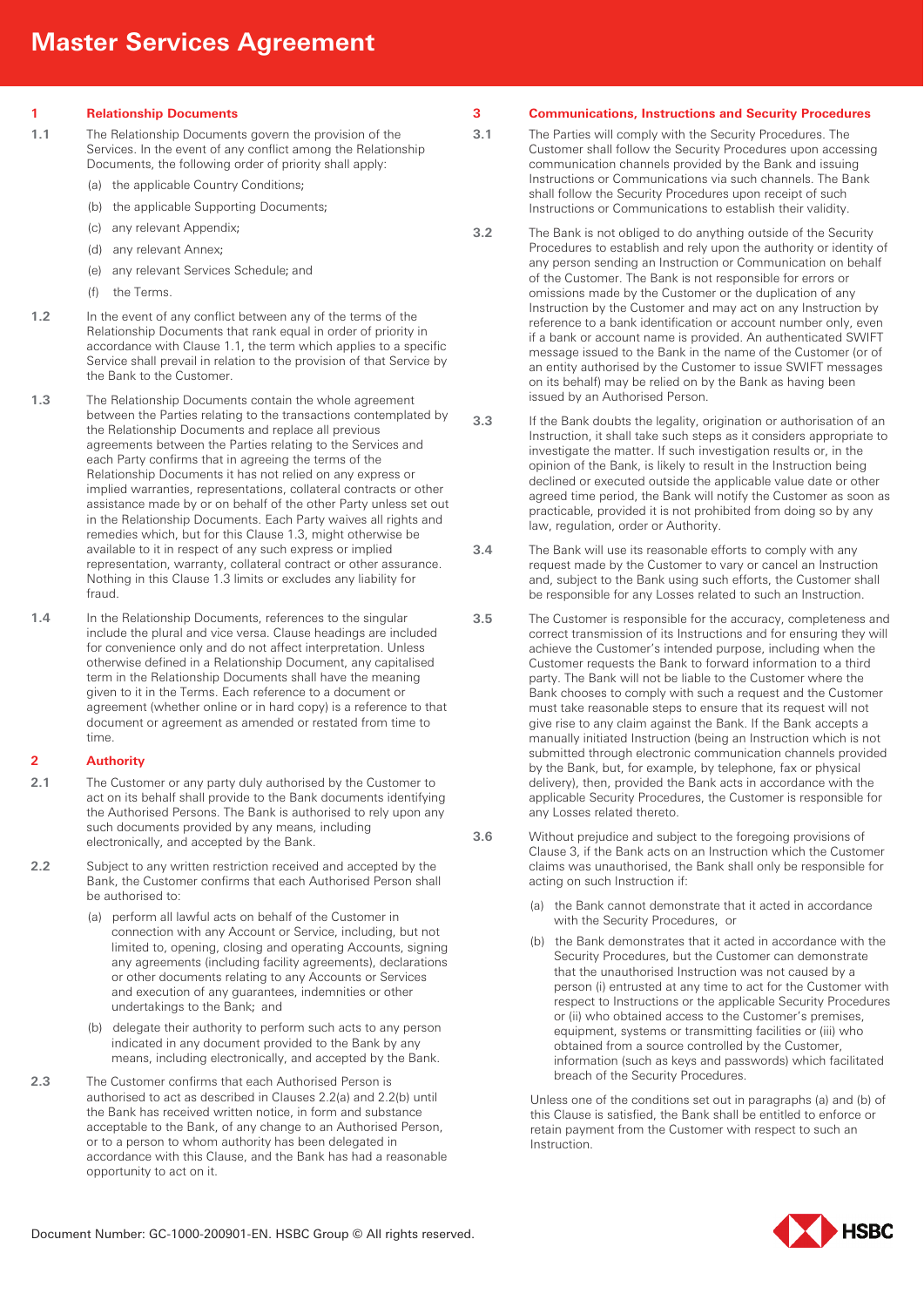- **3.7** In some circumstances, Communications (including electronic mail, voicemail, SMS, telephone calls and website usage) as well as paper correspondence received by either Party such as envelopes or packages may be monitored, recorded or inspected (as appropriate) using monitoring devices or other technical or physical means. Such monitoring may take place where necessary insofar as required or allowed by and for purposes permitted by any applicable law, regulation, order or Authority from time to time, including, without limitation, to record evidence of business transactions and so as to ensure compliance with the Parties' respective policies and procedures. Subject to any applicable laws and regulations, all telephone conversations may be recorded by or for either Party without warning. Such records or recordings are and shall remain the sole property of the Party that made them and either Party may produce them as evidence in any proceedings brought in connection with the Relationship Documents.
- **3.8** Communication channels provided by the Bank may be suspended by the Bank for maintenance or for any other reason where it reasonably considers it necessary to do so. The Bank will provide the Customer with reasonable prior notice of the suspension where it is practical to do so.

# **4 Credits and Debits**

- **4.1** If an Account is credited in error or in anticipation of receiving funds, where those funds are not received or the underlying funds transfer is reversed, the Bank may reverse all or part of such credit including any interest accrued thereon, make the appropriate entry to the Account, and, except in case of the Bank's error, debit or demand immediate repayment of any Losses incurred by the Bank in connection therewith, as appropriate.
- **4.2** The Bank is not obliged to carry out an Instruction which would result in a debit to an Account where this causes the Account to be overdrawn without the Bank's approval or to exceed any agreed or advised overdraft facility, or where the Account is subject to a right of a third party that has been enforced, such as a freezing order in favour of a creditor.
- **4.3** If the Customer gives Instructions which would result in multiple debits on an Account which would in aggregate cause the Account to be overdrawn or an agreed or advised facility to be exceeded, the Bank may decide the order in which to make those debits and whether to make any of them in whole or in part.
- **4.4** If an Account is overdrawn without the Bank's approval or if an overdraft limit is exceeded due to (i) any debit or (ii) such limit being withdrawn or varied by the Bank in accordance with applicable terms, the Customer shall immediately upon demand, or otherwise becoming aware thereof, transfer sufficient cleared funds to bring such Account into credit or within the overdraft limit. For the avoidance of doubt, the Bank is not hereby offering the Customer, or agreeing an increase to, any overdraft facility and, unless otherwise provided in an agreement executed by the Bank and the Customer, any extension of credit can be cancelled by the Bank at any time.

# **5 Statements**

The Customer shall notify the Bank, as soon as practicable and in any case within 30 days of delivery of a statement of account or report of transactions, of any errors (including any errors arising as a result of fraudulent or unauthorised transactions) in that statement or report. If notice is received by the Bank after this time period, the Bank shall not be responsible for any Loss resulting from the delay by the Customer in providing such notice.

## **6 Interest**

Any interest will accrue or, if applicable, be charged on the applicable credit balance of an Account on the days and at the applicable rate for those days as set out in any relevant guide or as the Bank may agree with the Customer from time to time. Unless agreed otherwise by the Parties, the Bank may change such rates and the Bank shall notify the Customer or otherwise make available such changes. The Customer acknowledges that, as applicable:

- (a) interest payments made by the Bank may be made net of taxes and subject to deduction or withholding; and
- (b) the Bank may debit from an Account any interest to be charged to such Account as and when due and such payment will be free of any deduction or withholding of tax or other charges so the Bank receives the full amount of such interest.

# **7 Security Interest**

The Customer shall not grant any security interest over or transfer or assign its rights in connection with any Account without prior written consent from the Bank, such consent not to be unreasonably withheld or delayed.

# **8 Set-Off**

The Bank may set off any of the Customer's obligations owed to the Bank that are due and payable against any obligations of the Bank owed to the Customer.

# **9 Representations, Warranties and Undertakings**

- **9.1** Each Party represents and warrants, solely as to itself, that:
	- (a) it is duly incorporated or, if the Party is not a body corporate, is otherwise validly constituted and existing under the laws of the jurisdiction of its incorporation or constitution (as the case may be);
	- (b) it has all necessary corporate or equivalent power and legal capacity to execute (where applicable) and deliver, and to perform its obligations under, the Relationship Documents; and
	- (c) the execution and performance of the Relationship Documents by it will not violate its constitutional documents, organisational documents or bylaws, the terms of any material contract or other instrument (including, for the avoidance of doubt, any trust instrument) to which it is a party or by which it is bound or any duty, obligation, limitation or prohibition imposed on it by any law or regulation applicable to it; and
	- (d) the terms of the Relationship Documents constitute legal, valid and binding obligations, enforceable against it.
- **9.2** Each Party furthermore warrants and undertakes to take all reasonable steps to ensure that its warranties and representations in Clause 9.1 shall remain valid and effective in all respects until such time as all Relationship Documents are terminated or expire in accordance with their terms.
- **9.3** A breach of Clause 9.1 or 9.2 shall constitute a material breach of the Relationship Documents. If a Party becomes aware that it is in breach of Clause 9.1 or 9.2 it shall notify the other Party as soon as reasonably practicable.

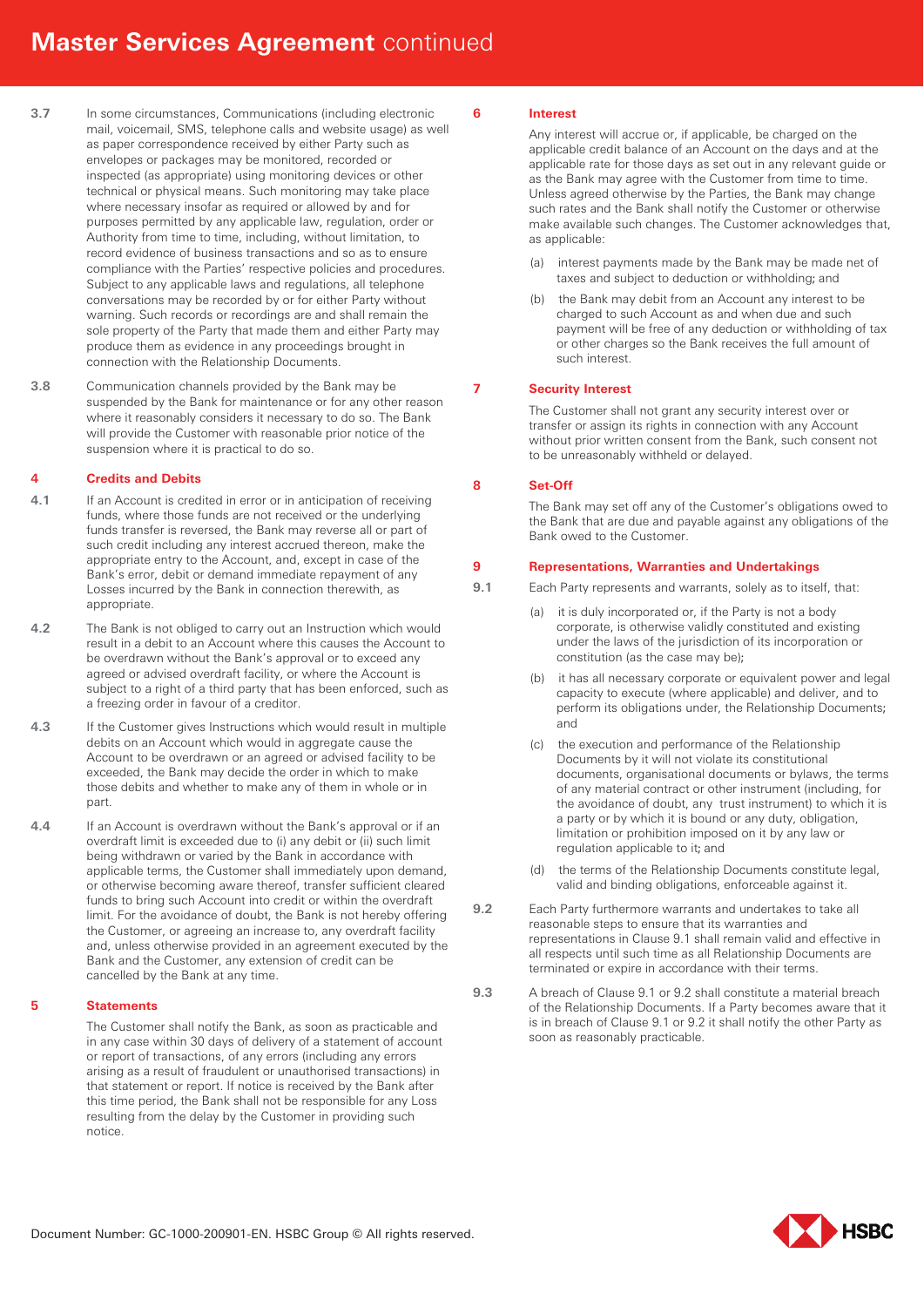#### **9.4** The Customer undertakes to:

- (a) comply with all reasonable requests of the Bank necessary to provide the Customer with the Services, including but not limited to, promptly providing to the Bank all documents and other information reasonably requested by it from time to time in relation to any Account or Service; the Bank may rely on the documents and information provided until the Customer notifies the Bank in writing of any changes and the Bank has had a reasonable opportunity to act thereon; and
- (b) notify the Bank as soon as possible if it becomes aware of any theft, fraud, illegal activity, loss, damage or other misuse in relation to the Services or in relation to any associated documentation, Instruction, Communication or payment instrument.
- **9.5** Where multiple Customer Parties acting pursuant to an arrangement without separate legal capacity (such as participants in an unincorporated joint venture) are identified on an Application Form as joint holders of an Account and/or joint recipients of the Services, each Customer Party undertakes and agrees that:
	- (a) it shall be jointly and severally liable with each Customer Party for any obligation owed by the Customer to the Bank or any other member of the Group under the Relationship Documents;
	- (b) any demand, notice, agreement, Instruction or Communication given by the Bank to one or more Customer Parties, or received by the Bank from one or more Customer Parties, in connection with the Relationship Documents will be deemed to be a demand, notice, agreement, Instruction or Communication (as the case may be) given to or received from all Customer Parties;
	- (c) if the Bank becomes aware of or reasonably suspects a dispute between any of the Customer Parties, the Bank may decline to act on any Instruction until all Customer Parties have confirmed the Bank's authority to act on it in form and substance satisfactory to the Bank; and
	- (d) to the extent any Customer Party ceases to exist for any reason, the Relationship Documents shall continue to bind the remaining Customer Parties.
- **9.6** The Bank undertakes to maintain a business continuity plan setting out contingency arrangements for the continuing performance of the Bank's services, including the Services, in the event of a Force Majeure Event. The Bank shall test and review such business continuity plan at least once in each calendar year.

## **10 Confidentiality and Data Protection**

- **10.1** The Parties agree that Confidential Information shall be kept confidential, except as disclosed in accordance with the Confidentiality and Regulatory Annex.
- **10.2** The Parties will process and transfer Customer Information in accordance with the Confidentiality and Regulatory Annex.

## **11 Performance and Liability**

- **11.1** The Bank will perform its obligations under the Relationship Documents using such level of skill and care as would be considered commercially reasonable by reference to the standards and practices of the banking industry.
- **11.2** Neither Party shall be liable for any:
	- (a) consequential, incidental or indirect Loss including, without limitation, fines, penalties or punitive damages; or
	- (b) any direct or indirect loss of (i) profit (actual or anticipated), (ii) goodwill or (iii) business opportunity,

whether or not foreseeable, even if one Party advised the other of the possibility of such loss or damage.

- **11.3** Any obligation of the Bank with respect to an Account shall be enforceable only at the Bank or, where the Account is held at a branch of the Bank, such branch, which in each case, is the sole place of payment, and not at or against another branch or member of the Group.
- **11.4** The Bank is only required to perform its obligations in the currency in which those obligations are denominated. Unless otherwise agreed in writing, the Bank, or any intermediary reasonably selected by the Bank, may make any currency conversion in connection with the exercise of its rights and obligations pursuant to the Relationship Documents, using exchange rates that are reasonable in the relevant market at the time and for the size and type of foreign exchange transaction.
- **11.5** The Parties shall not be liable for any Loss caused by a Force Majeure Event. If either Party is prevented or delayed in the performance of any of its obligations under the Relationship Documents by a Force Majeure Event, such Party shall as soon as reasonably practicable notify the other of the existence of the Force Majeure Event. The Bank's duty or the duty of any member of the Group to act upon any Instruction or Communication, or perform any obligation, shall be suspended to the extent that and for as long as the Bank and/or any member of the Group is prevented or restricted from doing so by a Force Majeure Event.
- **11.6** In providing the Services, the Bank may use certain Infrastructure Providers and the Services are therefore subject to the rules and regulations of those Infrastructure Providers as well as the guidelines and procedures of relevant regulatory or industry bodies. Neither the Bank nor any other member of the Group shall be liable for any Loss suffered as a result of the acts or omissions of an Infrastructure Provider, but will provide commercially reasonable assistance to the Customer in the recovery of any such Loss.
- **11.7** The Customer shall indemnify the Bank and any other member of the Group in full against any Loss arising from or in connection with a third party making a claim or demand against the Bank or other member of the Group as a result of the Bank or any other member of the Group processing an Instruction or otherwise performing its obligations hereunder in accordance with the Relationship Documents.
- **11.8** Neither the Bank nor any member of the Group is obliged to perform any of the Services or any other obligation under the Relationship Documents, including without limitation any obligation to give notice or provide information to the Customer, if to do so would result in the Bank or any member of the Group being in breach of any Law.

## **12 Fees and charges**

**12.1** The Customer shall pay to the Bank fees, costs, charges, interest and expenses in connection with the Services. These will be the Bank's standard fees and charges unless the Bank separately agrees different fees and charges with the Customer. Unless otherwise stated, all amounts payable pursuant to this Clause are exclusive of value added, sales, use, goods and services, business, stamp or any similar taxes or duties that may be applicable. All such taxes or duties will be applied in accordance with applicable legislation and the Bank will issue valid invoices or other documents as appropriate. The Bank may change the fees and charges either with reasonable notice to the Customer or immediately with the Customer's agreement. Payment of all amounts due pursuant to this Clause will be clear and free of any deduction or withholding for or on account of tax, set-off, counterclaim or other charges so the Bank receives such amounts in full. If a deduction or withholding for or on account of tax is required to be made by law, the payment shall be

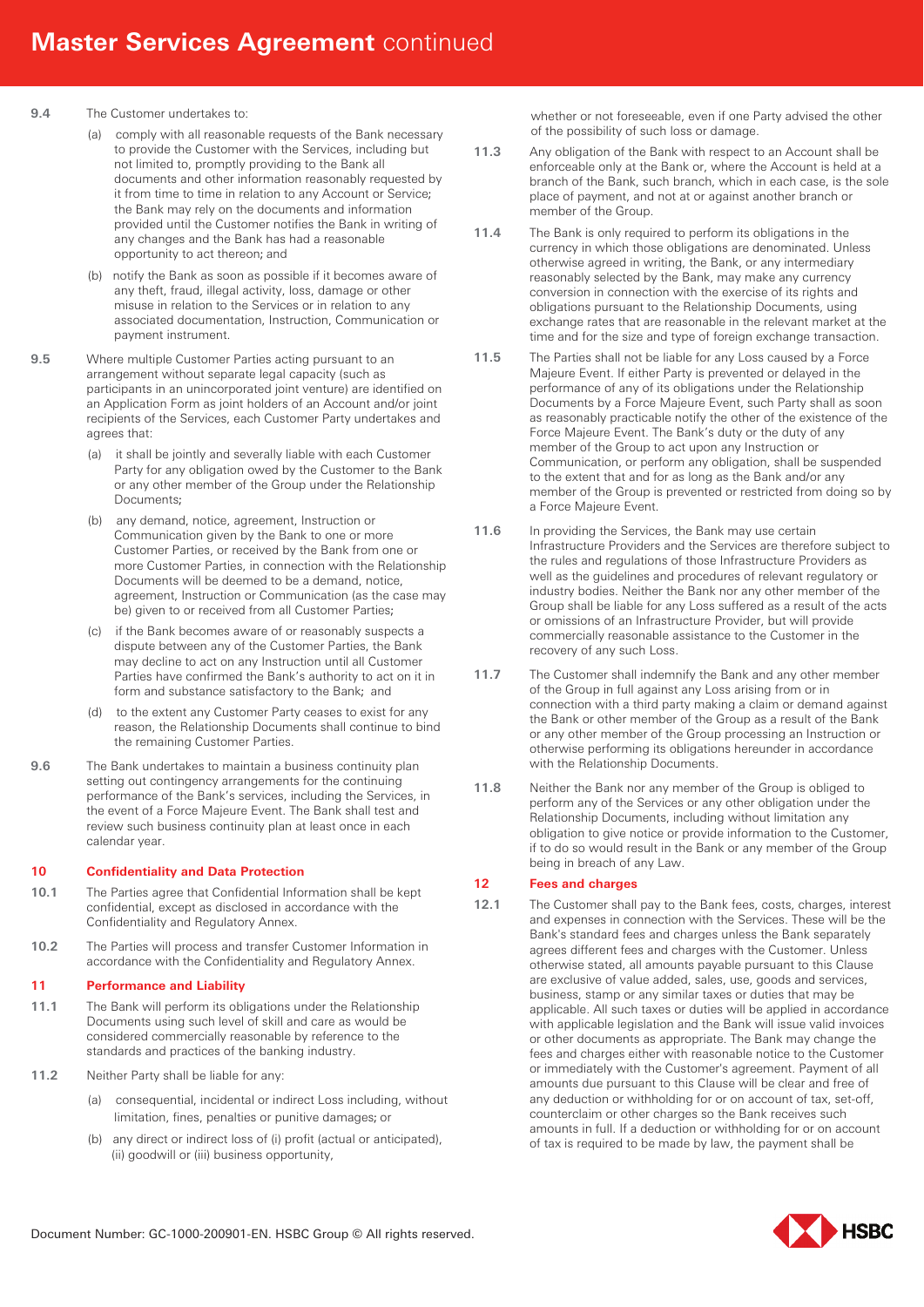increased to an amount which after making any deduction or withholding leaves an amount equal to the payment which would have been made if no deduction had been required. The Customer shall make any payment required in connection with such tax deduction or withholding within the time allowed by law.

**12.2** The Bank may debit fees, costs, charges, interest and expenses owed by the Customer to the Bank from any account advised by the Customer for such purposes. However, in the event of the Customer's breach of the Relationship Documents, the Customer's insolvency (which includes, where the Customer acts as a trustee, the insolvency of the trust and which may also include the Customer's bankruptcy in certain jurisdictions), or where acting in accordance with the Customer's advice is not possible, the Bank may debit fees, costs, charges, interest and expenses owed by the Customer to the Bank from any account the Customer has with the Bank. If the Customer fails to pay any amount due under the Relationship Documents, the Customer shall, to the extent permitted under applicable law, pay to the Bank interest and charges on the overdue amount at the rate the Bank determines, unless otherwise agreed, acting reasonably and in good faith.

## **13 Amendments and Assignment**

- **13.1** If at any time the Bank makes amendments to terms governing the provision of services which include any of the Services to its customers generally or to customers belonging to the same market segment as the Customer, the Bank may, by written notice to the Customer, make the same (or substantially the same) amendments to the Relationship Documents. Such amendments will become effective on the expiry of no less than 45 days after delivery of such notice.
- **13.2** Notwithstanding the provisions of Clause 13.1, the Bank may, by written notice to the Customer, make amendments to the Relationship Documents at any time in order to comply with any law or regulation, which will become effective in accordance with the terms of such notice. The Bank will use reasonable efforts to give the Customer as much advance notice as possible in such circumstances.
- **13.3** Neither Party may assign its rights or transfer its obligations under these Relationship Documents without the written consent of the other, such consent not to be unreasonably withheld or delayed. However, the Bank may, without the Customer's consent, assign the Bank's rights and/or transfer the Bank's obligations to:
	- (a) any member of the Group; or
	- (b) to the Bank's successor following a merger, consolidation or disposal of all or substantially all of the Bank's shares, capital, assets or the business to which the Relationship Documents relate,

provided that such assignment does not adversely affect the provision of the Services to the Customer.

# **14 Termination**

- **14.1** Either Party can terminate any or all Relationship Documents and/or, in the case of the Bank, withdraw any or all of the Services or close any Account by giving 30 days prior written notice to the other. Any liabilities owing to the Bank thereunder will become immediately due and payable on termination of the terms of the relevant Relationship Document.
- 14.2 Subject to any applicable legal or regulatory restriction, either Party can terminate any or all Relationship Documents and/or, in the case of the Bank, withdraw any or all of the Services or close any Account immediately if:
	- (a) the other Party commits a material breach of the Relationship Documents which is incapable of remedy or not remedied within a reasonable time period;
- (b) any step is taken by or in respect of the other Party for a moratorium, composition, compromise or arrangement with creditors, administration, bankruptcy, liquidation, dissolution (other than for the purposes of amalgamation or reconstruction), receivership, distress or execution, debt relief orders, interim orders or the other Party becomes insolvent (including, where a Party acts as a trustee, the insolvency of the trust and which may also include the Customer's bankruptcy in certain jurisdictions) or is deemed unable to pay its debts as they fall due, or anything analogous to the foregoing occurs in any applicable jurisdiction:
- (c) it is or may become unlawful for that Party to perform its obligations under any of the Relationship Documents or if to do so would result in that Party or, in the case of the Bank, any member of the Group, being in breach of any regulation or requirement or request of any governmental or other authority; or
- (d) the Customer has provided false or misleading information, or failed to provide Customer Information reasonably requested by the Bank, in connection with any know-yourcustomer or financial due diligence performed by the Bank or if otherwise required, in the Bank's reasonable opinion, in connection with any Compliance Activity.
- **14.3** Termination of the Terms by either Party shall have the immediate effect of terminating each of the Relationship Documents.
- **14.4** Termination shall not affect any accrued rights or liabilities of either Party nor shall it affect the coming into force or continuation in force of any other Clauses and provisions of the Relationship Documents which are expressly or by implication intended to come into force or continue in force on or after termination or expiry of the Relationship Documents including, without limitation Clauses 1, 3.5, 9.5, 10, 11, 13.3, 14.1, 14.4, 15-21 inclusive, and the Confidentiality and Regulatory Annex.

## **15 Waiver**

In the event that any Party fails or delays to exercise a right under the Relationship Documents, that Party may still exercise that right later. Any waiver of any right shall be in writing and limited to the specific circumstances.

## **16 Severability**

Each provision of the Relationship Documents is severable and if any provision is or becomes illegal, invalid or unenforceable in any jurisdiction or in relation to any particular Service, then that provision is severed only in that particular jurisdiction or in relation to that particular Service. All other provisions shall continue to have effect.

## **17 Third Party Rights**

Any law, statute or regulation which may bestow upon a person who is not a Party the right to enforce any of the terms of the Relationship Documents shall be disapplied to the fullest extent permitted.

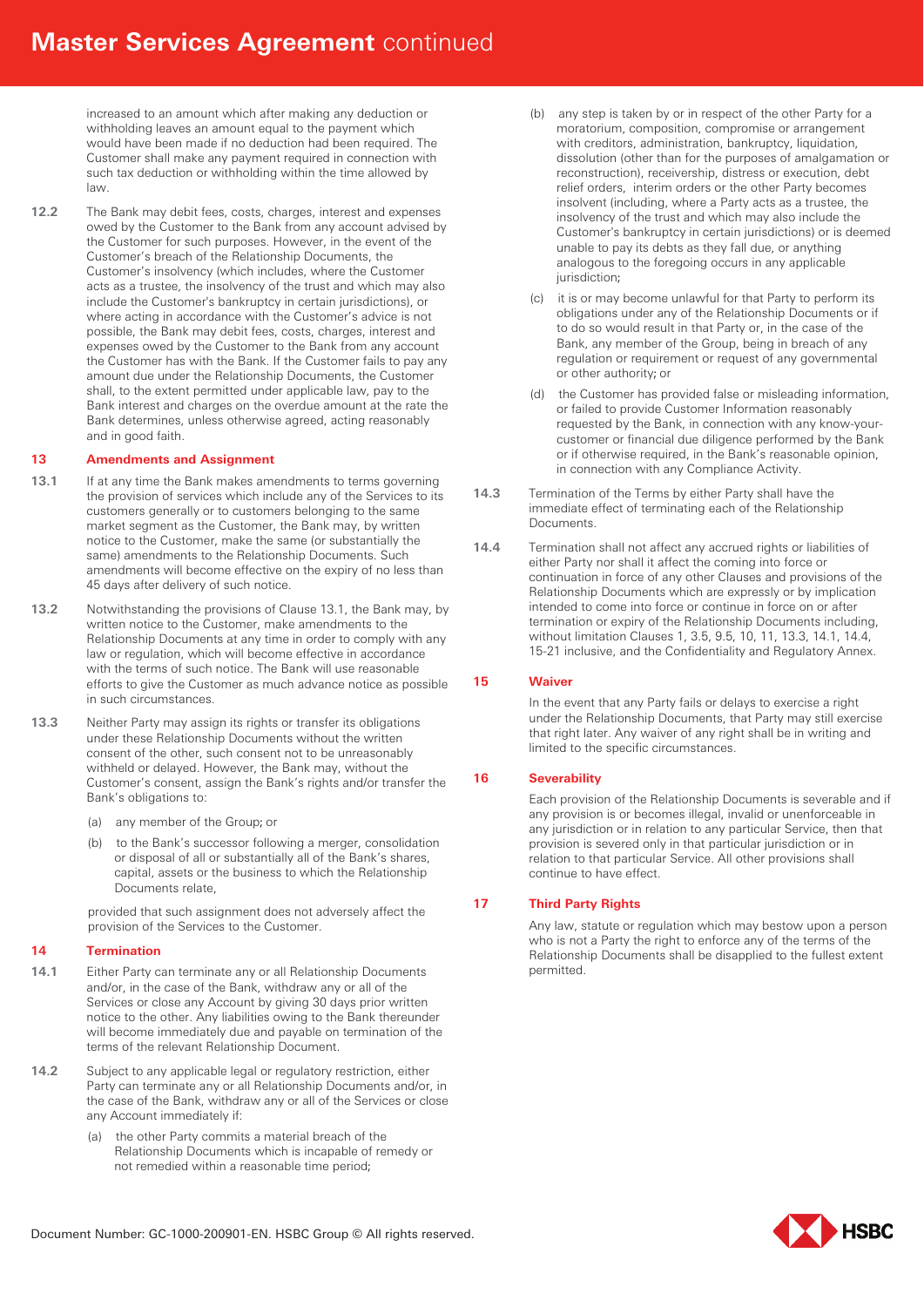## **18 Notices**

Notices in writing from the Bank shall be effective if delivered to an address specified by the Customer on an Application Form or to such other address as the Customer may specify in writing from time to time as effective for delivery of notices pursuant to the Relationship Documents, including an address for notices to be sent electronically. Notices in writing from the Customer shall be effective if delivered to the Bank's address specified on the most recent statement for the relevant Account or to such other address as the Bank may specify in writing from time to time as effective for delivery of notices pursuant to the Relationship Documents, including an address for notices to be sent electronically.

## **19 Governing Law and Jurisdiction**

- **19.1** The Relationship Documents and any non-contractual obligations arising out of or in connection with them shall be governed by and construed in accordance with the law of the jurisdiction in which the relevant Account is maintained or the relevant Service is provided unless specified otherwise in any applicable Relationship Document.
- **19.2** Unless otherwise mutually agreed by the Parties, they submit to the non-exclusive jurisdiction of the courts of the jurisdiction whose governing law applies.

# **20 Counterparts**

The Relationship Documents may be entered into by the execution of any number of copies of the relevant Application Form, all of which taken together shall form one document.

## **21 Definitions**

- **Account** means any account which is to be opened or which has been opened by the Customer with the Bank under the Relationship Documents.
- **Annex** means an annex to a Services Schedule or the Terms which sets out additional terms in relation to the particular Services being provided.
- **Appendix** means an appendix to an Annex which sets out additional terms in relation to the particular Services being provided.
- **Application Form** means any form that must be completed to apply for the provision of a Service including without limitation the Relationship Acceptance Form and the Service Amendment Form.
- **Authorised Person** means any person identified to the Bank and authorised to act on behalf of the Customer in accordance with Clause 2.
- **Authority** means any judicial, administrative or regulatory body, any government, or public or government agency, instrumentality or authority, any Tax Authority, securities or futures exchange, court, central bank or law enforcement body, or any agents thereof, having jurisdiction over the relevant Party or a member of its group.
- **Bank** means the member of the Group that is or becomes a Party to the Relationship Documents and that provides the Customer with Services as specified in an Application Form.
- **Clause**, whenever used in a Relationship Document and not defined or identified otherwise therein, means a clause of that Relationship Document.
- **Communication** means communication (in any form) between Customer and Bank, but which shall not include **Instructions**
- **Compliance Activity** means any activity performed by the Bank or any other member of the Group considered appropriate, acting reasonably, to meet Compliance Obligations relating to or in connection with the detection, investigation and prevention of Financial Crime, international and national guidance, relevant Group procedures and/or the direction of any public, regulatory or industry body relevant to any member of the Group.
- **Compliance Obligations** means obligations of any member of the Group to comply with: (a) Laws, or international guidance and the Bank's mandatory policies or procedures, (b) any demand from Authorities or reporting, regulatory trade reporting, disclosure or other obligations under Laws or (c) any Laws requiring the Bank to verify the identity of its Customers.
- **Confidential Information** means any information, about or relating to either Party or members of its group, received or accessed by the other Party in the course of the relationship established by them pursuant to the Relationship Documents, including without limitation, the business, operations, Personal Data or customers of the disclosing Party or members of its group and the provisions of the Relationship Documents.
- **Confidentiality and Regulatory Annex** means the Annex to the Terms which sets out each Party's obligations in relation to Confidential Information, Customer Information and tax compliance.
- **Connected Person** means a person or entity whose information (including Personal Data or Tax Information) is provided by, or on behalf of, the Customer to any member of the Group or otherwise received by any member of the Group in connection with the provision of the Services and any owner, controlling person, substantial owner or beneficial owner of the Customer in relation to whom the Bank considers, acting reasonably, Tax Information is required to be provided to any Tax Authority to comply with any Group member's Compliance Obligations.
- **Country Conditions** means, for each relevant jurisdiction, the specific terms which supplement and/or amend any Relationship Document.
- **Customer** means the Customer Party and, where there is more than one Customer Party, refers to the Customer Parties jointly and severally.
- **Customer Information** means Personal Data, Confidential Information, and/or Tax Information of or in relation to either the Customer or a Connected Person.
- **Customer Party** means an entity or person receiving the Services identified as a customer on an Application Form.
- **Data Protection Legislation** means all data protection, privacy and other laws to the same or similar purpose in all relevant jurisdictions applicable to a Party.
- **Financial Crime** means money laundering, terrorist financing, bribery, corruption, tax evasion, fraud, evasion of economic or trade sanctions, and/or violations, or attempts to circumvent or violate any laws or regulations relating to these matters.
- **Force Majeure Event** means any event beyond the reasonable control of a Party affecting that Party's ability to comply with the Relationship Documents, such as:
	- (a) any natural event such as flood, storm or earthquake,
	- (b) war, civil disturbance or act of terrorism,
	- (c) industrial action,
	- (d) Act of God,

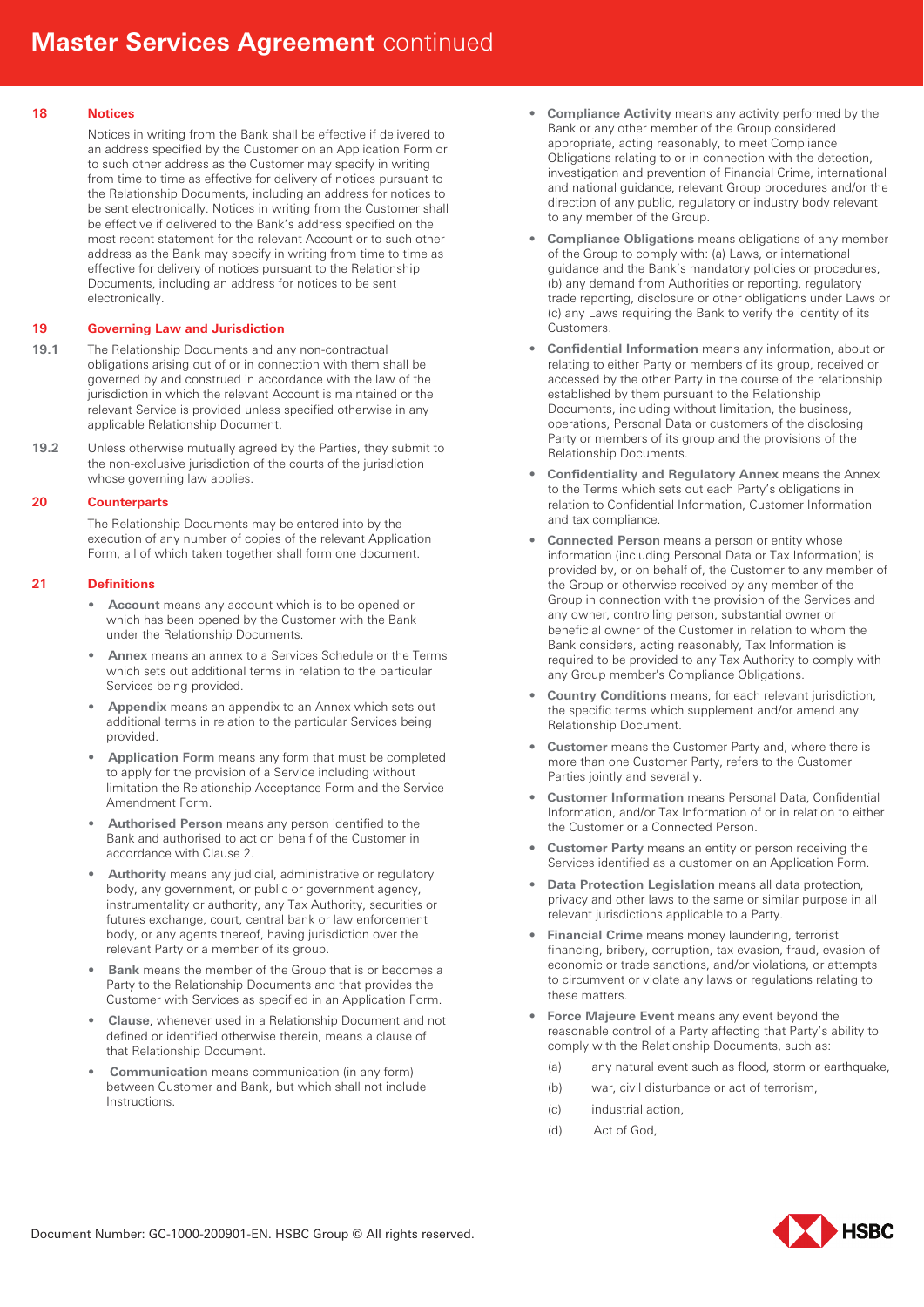- (e) action of a government or governmental agency,
- (f) change of law or regulation (or change in the interpretation of law or regulation),
- (g) power or equipment failure or interruption, or
- (h) interruption, failure or delay in receiving or acting on any Communication or Instruction caused by an Infrastructure Provider,

PROVIDED ALWAYS that any non-compliance with the Relationship Documents resulting from such an event could not be avoided by the exercise of commercially reasonable skill and care by the affected Party which, in the case of the Bank, may include invocation of the business continuity plan referred to in Clause 9.6.

- **Group** means HSBC Holdings plc, its subsidiaries, related bodies corporate, associated entities and undertakings and any of their branches.
- **Infrastructure Provider** means any third party providing shared market infrastructure necessary for a Party to perform its obligations under the Relationship Documents including any communications, clearing, settlement or payment system, or intermediary or correspondent bank.
- **Instruction** means any communication which is received by the Bank in relation to a Service which:
	- (a) contains the necessary information for the Bank to carry out the payment or other act on the Customer's behalf; and
	- (b) has or, in the reasonable opinion of the Bank, appears to have been provided by an Authorised Person.
- **Law** means any applicable local or foreign statute, law, regulation, ordinance, rule, judgment, decree, voluntary code, directive, sanctions regime, court order, agreement between any member of the Group and an Authority, or agreement or treaty between Authorities and applicable to the Bank or a member of the Group.
- **Loss** means any loss, damages, liability, costs, claims, demands and expenses of any kind whether or not foreseeable.
- **Party** means the Customer or the Bank, and **Parties** means the Customer and the Bank.
- **Personal Data** means any data relating to an individual and allowing the identification of that individual, and such other data which is protected by local Data Protection Legislation.
- **Purposes** means the circumstances in connection with which Customer Information will be processed, transferred and disclosed by the Bank and/or members of the Group, as set out in Clause 2.2 of the Confidentiality and Regulatory Annex.
- **Relationship Acceptance Form** means the Application Form in which the Customer agrees to the provision of the Services by the Bank.
- **Relationship Documents** means, separately and together, as the case may be:
	- (a) the Terms,
	- (b) any Services Schedules,
	- (c) any Annexes,
	- (d) any Appendices,
	- (e) each of the applicable Country Conditions, and
	- (f) the applicable Supporting Documents,

as amended or supplemented from time to time.

- **Security Procedures** means security measures or protocols governing the Customer's access to the communication channels made available to the Customer by the Bank from time to time and used to verify the origination of Instructions or Communications between them transmitted via such channels. A Security Procedure may include, but is not limited to, one or more of the following measures: encryption algorithms or other codes, user entitlements, identifying words and numbers, and similar security devices.
- **Service Amendment Form** means the Application Form in which the Customer agrees to the provision of any additional Services by the Bank at any time after the Relationship Acceptance Form has been executed.
- **Services** means the services provided by the Bank and members of the Group under the Relationship Documents and requested in an Application Form.
- **Services Schedule** means a schedule to the Terms or a separate agreement between the Parties that expressly incorporates the Terms and relates to a specific Service.
- **Supporting Documents** means any document, agreement or Application Form which the Bank requires the Customer to enter into in connection with the receipt or maintenance of any Services in a particular jurisdiction, other than Country Conditions, Appendices, Annexes, Service Schedules or the Terms.
- **Tax Authorities** means domestic or foreign tax, revenue, fiscal or monetary authorities.
- **Tax Information** means any documentation or information relating, directly or indirectly, to a Customer and any owner, controlling person, substantial owner or beneficial owner of the Customer, that the Bank considers, acting reasonably, is needed to comply with any Group member's obligations to any Tax Authority.
- **Terms** means this Master Services Agreement.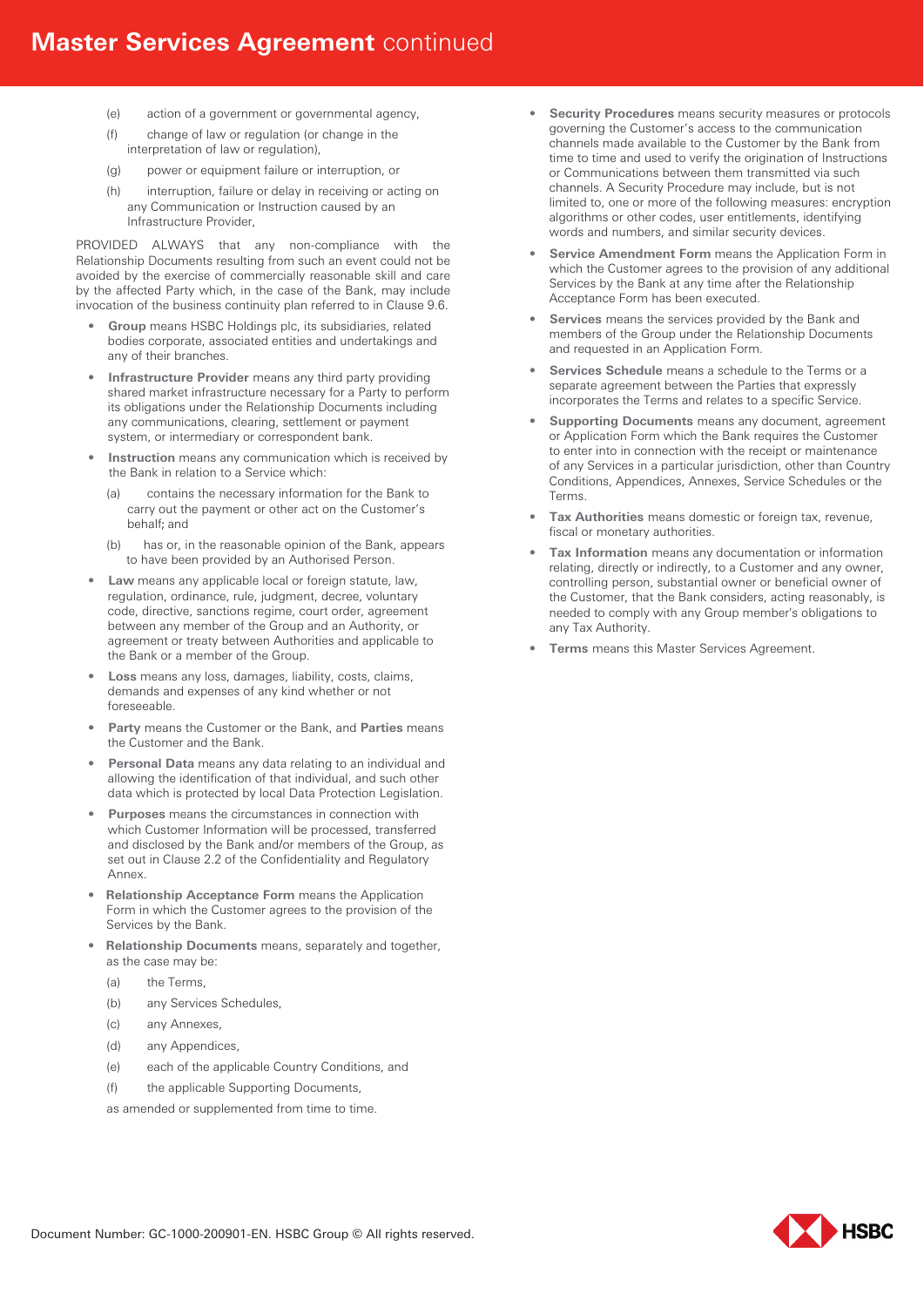## **1 Disclosure of Confidential Information**

- **1.1** Subject to Clauses 1, 2 and 6 of this Annex, the Parties agree that any Confidential Information shall be kept confidential. The Customer may disclose the Bank's Confidential Information as set out in Clause 1.2 of this Annex. The Bank may disclose the Customer's Confidential Information as set out in Clause 2 of this Annex.
- **1.2** The Customer may disclose the Bank's Confidential Information to:
	- (a) members of its group and service providers, subcontractors, agents, and any Infrastructure Provider provided always that the Customer may only make such disclosure on a confidential basis, and in connection with receipt of the Services under the Relationship Documents;
	- (b) Authorities, auditors, professional advisers or as otherwise required or reasonably necessary under law, regulation, order of a court, or binding request from an Authority; and
	- (c) any other person with the Bank's written consent.
- **1.3** Restrictions on the disclosure of Confidential Information by either Party shall not apply to information that:
	- (a) is in or enters into the public domain other than in breach of the Relationship Documents;
	- (b) is lawfully obtained by the recipient party from a third party or is already known by the recipient party, in each case without notice or duty to maintain it as confidential; or
	- (c) was independently developed by the recipient party without reference to the disclosing party's Confidential Information.

## **2 Collection and Use of Customer Information (including Confidential Information)**

**2.1 Collection** 

Members of the Group may collect, use and share Customer Information, which may be requested from a person acting on the Customer's behalf. Customer Information may also be collected by or on behalf of members of the Group from other sources, and generated or combined with other information available to members of the Group.

# **2.2 Processing and Sharing**

Customer Information will be processed, transferred and disclosed by the Bank and/or members of the Group in connection with the following Purposes:

- (a) the provision of services and as necessary for the Bank to approve, manage, administer or effect any transactions requested or authorised by the Customer;
- (b) meeting Compliance Obligations;
- (c) conducting Compliance Activity;
- (d) the collection of any amounts due and outstanding from the Customer;
- (e) conducting credit checks and obtaining or providing credit references;
- (f) to enforce or defend the Bank's, or a member of the Group's rights;
- (g) for internal operational requirements of the Bank or the Group (including, without limitation, credit and risk management, system or product development and planning, insurance, audit and administrative purposes); and

(h) the maintenance of the Bank's overall relationship with the Customer.

By using the Services, the Customer agrees that the Bank may also, as necessary and appropriate for the Purposes, transfer and disclose any Customer Information to the following recipients globally (who may also process, transfer and disclose such Customer Information for the Purposes):

- (a) any member of the Group;
- (b) any sub-contractors, agents, service providers, or associates of the Group (including their employees, directors and officers);
- (c) in response to any requests from any Authorities;
- (d) persons acting on behalf of the Customer, Infrastructure Providers, payment recipients, beneficiaries, account nominees, intermediary, correspondent and agent banks, clearing houses, clearing or settlement systems, market counterparties, upstream withholding agents, swap or trade repositories, stock exchanges, and companies in which the Customer has an interest in securities (where such securities are held by the Bank for the Customer);
- (e) any party to a transaction acquiring interest in or assuming risk in or in connection with the Services; and
- (f) other financial institutions, credit reference agencies or credit bureaus, for the purposes of obtaining or providing credit references;

wherever located, including in jurisdictions which do not have data protection laws that provide the same level of protection as the jurisdiction in which the Services are supplied.

## **2.3 Protection of Customer Information**

Whether it is processed in a home jurisdiction or overseas, in accordance with Data Protection Legislation, Customer Information will be protected by a strict code of secrecy and security which all members of the Group, their staff and third parties are subject to. Customer Information will be treated with the same degree of care that the Group exercises to protect its own Confidential Information of a similar nature.

**2.4** Under relevant Data Protection Legislation, an individual has the right to request copies of certain categories of Personal Data which may be held and to request that any errors in such data are corrected.

## **3 Customer Obligations**

- **3.1** The Customer confirms, warrants and has responsibility for ensuring that every person whose information (including Personal Data or Tax Information) they have provided to a member of the Group has (or will at the relevant time have) been notified of and agreed to the processing, disclosure and transfer of their information as set out in the Relationship Documents. The Customer shall advise such persons that they may have rights of access to, and correction of, their Personal Data.
- **3.2** The failure of a Customer to supply its, or its Connected Person's, Tax Information and accompanying statements, waivers and consents, as may be requested, may result in the Bank making its own decision with respect to the status of the Customer and/or its Connected Persons, including whether such Customer and/or its Connected Persons is reportable to a Tax Authority. Such failure may require the Bank or other persons to withhold amounts as may be legally required by any Tax Authority and paying such amounts to the appropriate Tax Authority.

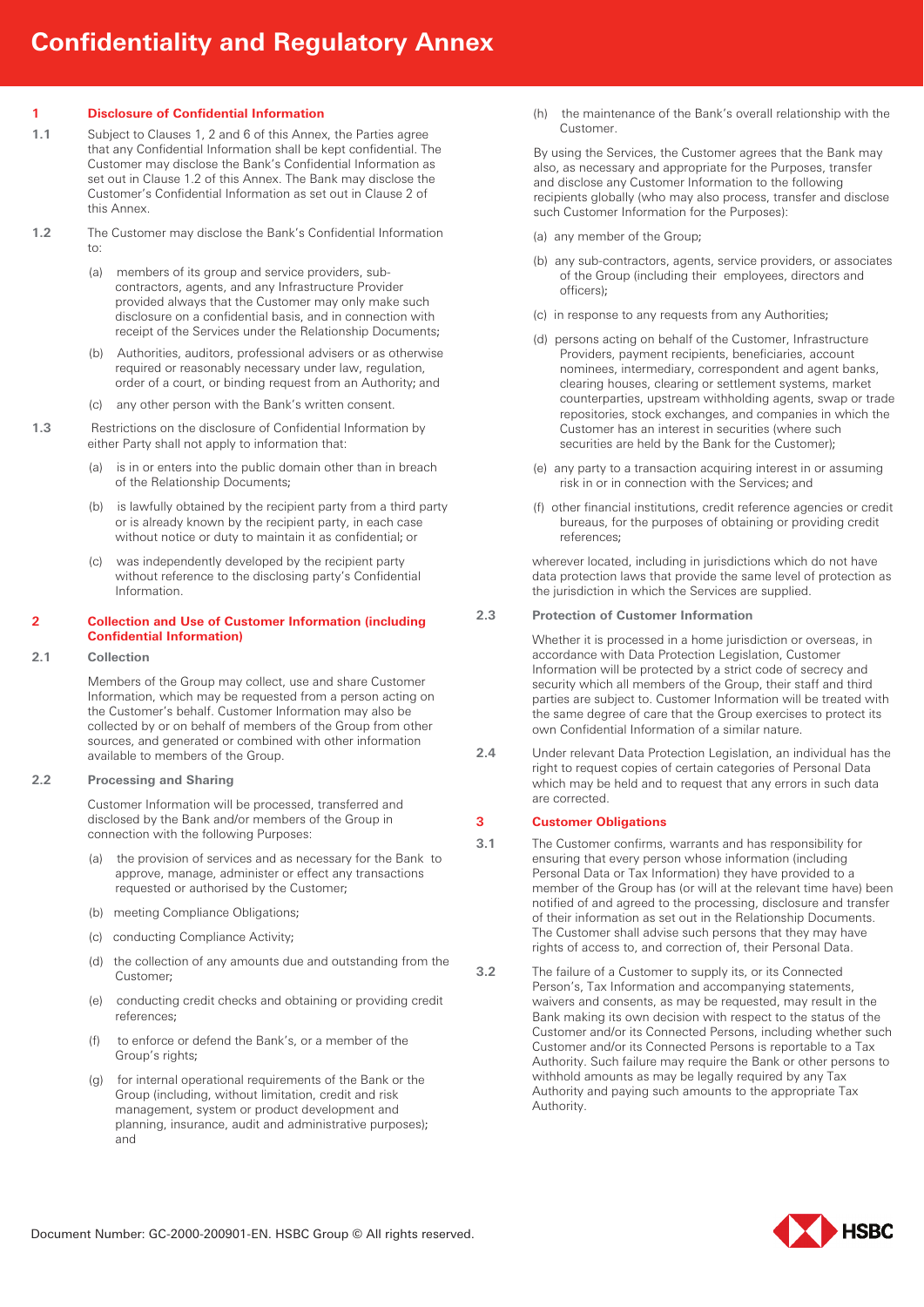## **4 Tax Compliance**

The Customer acknowledges that it is solely responsible for understanding and complying with its tax obligations in all jurisdictions in which those obligations arise, and relating to the opening and use of accounts and/or services provided by the Bank and/or members of the Group. Except to the extent required otherwise by applicable law, the Customer shall be responsible for the deduction or withholding on account of any tax with respect to any amount paid, transferred or held by the Bank pursuant to any Service and shall be responsible for the payment and proper reporting of any such tax. The Customer confirms that, whenever required by applicable law and regulation, it has reported and will continue to report the assets deposited at the Bank and/or members of the Group as well as the income generated by those assets to the competent tax authorities.

#### **5 Bearer Shares**

- **5.1** Except to the extent that the Customer has either provided such confirmation to the Bank or received written confirmation from the Bank that it is on notice to the contrary, the Customer confirms on behalf of itself and any shareholder and affiliates (the "**Associated Entities**") that none of its shares or shares of Associated Entities have been issued in, or are held in a form that assigns or entitles ownership to whomever has possession of the physical share certificates, warrants or equivalent instruments ("**Bearer Shares**").
- **5.2** If the Customer or any of the Associated Entities issues, or converts existing shares to, Bearer Shares, the Customer undertakes to:
	- (a) notify the Bank immediately and include the name of the beneficial owners of such Bearer Shares; and
	- (b) comply with the Bank's requirements regarding issued Bearer Shares.

## **6 Compliance Activity**

The provision of Services by the Bank and members of the Group may be affected by Compliance Activity and any impact on the performance of the Bank's obligations due to Compliance Activity or any actions taken by the Bank as a result thereof shall not constitute a breach of the Bank's agreements with the Customer.

## **7 Regulatory Disclosures**

Where the Bank provides the Accounts and/or Services in the following jurisdictions, the Bank is required to provide the Customer with the following information:

#### **Algeria**

HSBC Bank Middle East Limited (Algeria Branch), Business District Algiers, Complèxe Immobilier Oriental Business Park, Bab Ezzouar, 16024, Algiers, is regulated by the Central Bank of Algeria and lead regulated by the Dubai Financial Services Authority.

#### **Bahrain**

HSBC Bank Middle East Limited (Bahrain Branch), P.O. Box 57, Manama, Kingdom of Bahrain, is licensed and regulated by the Central Bank of Bahrain as a Conventional Retail Bank and lead regulated by the Dubai Financial Services Authority.

#### **Egypt**

HSBC Bank Egypt S.A.E., PO Box 124, Maadi, Cairo, Egypt, is regulated by the Central Bank of Egypt.

#### **Oman**

HSBC Bank Oman S.A.O.G., P.O. Box 1727, Postal Code 111, Seeb, Sultanate of Oman is regulated by the Central Bank of Oman and the Capital Market Authority, Oman.

#### **Qatar**

HSBC Bank Middle East Limited (Qatar Branch), P.O. Box 57, Doha, Qatar, is regulated by Qatar Central Bank and lead regulated by the Dubai Financial Services Authority.

## **UAE**

HSBC Bank Middle East Limited (U.A.E. Branch), P.O. Box 66, Dubai, U.A.E., is regulated by the Central Bank of the U.A.E and lead regulated by the Dubai Financial Services Authority.

#### **United Kingdom**

HSBC Bank plc is a company registered and established in England and Wales under registration number 14259. The Bank's registered office is at 8 Canada Square, London E14 5HQ. The Bank's VAT registration number is GB 365684514. HSBC Bank plc is authorised by the Prudential Regulation Authority and regulated by the Financial Conduct Authority and the Prudential Regulation Authority (the Bank's firm reference number is 114216).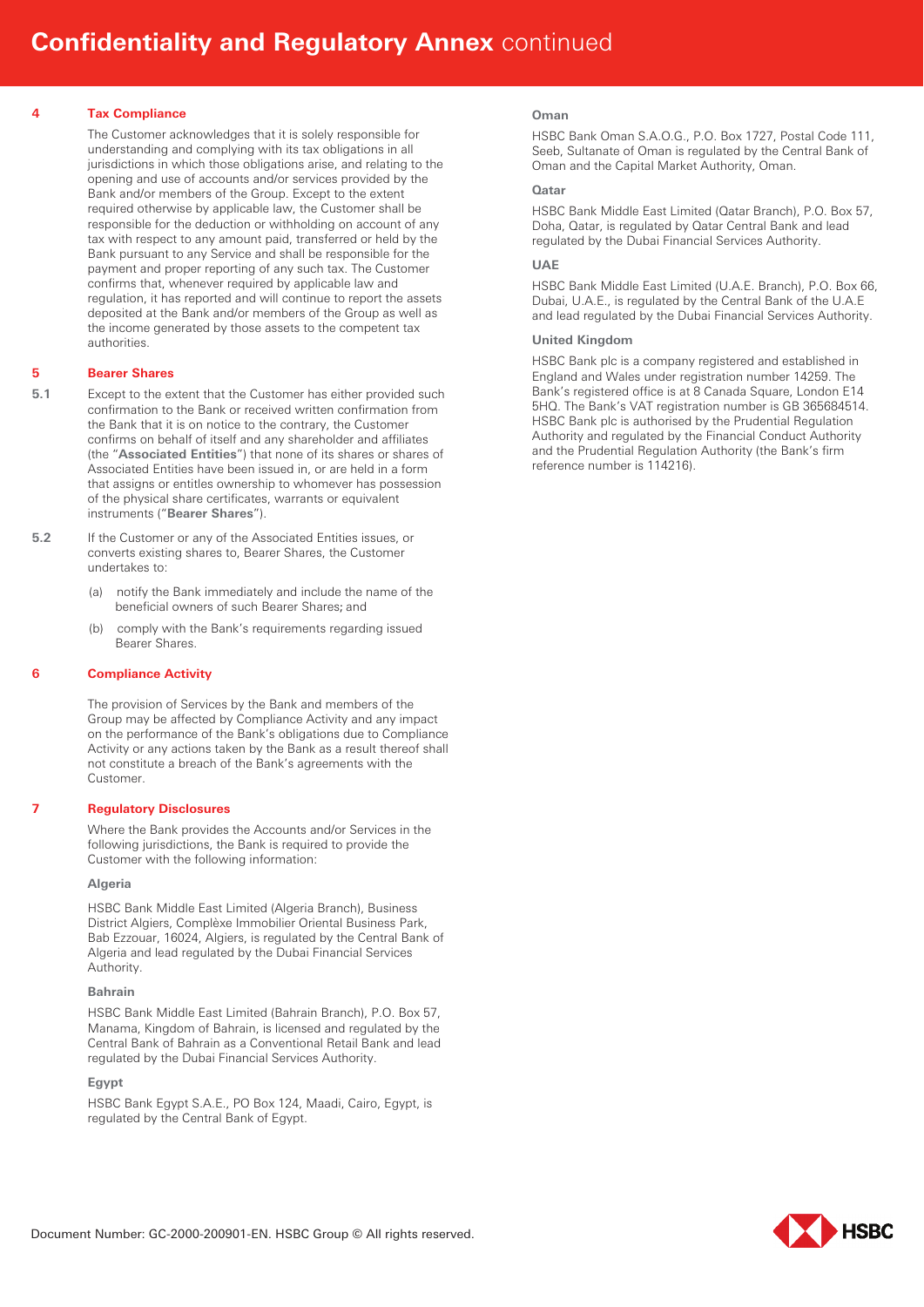# **1 Relationship Documents**

- **1.1** This Services Schedule is a schedule to and incorporates the terms of the Master Services Agreement.
- **1.2** This Services Schedule sets out the specific terms that apply to the Corporate Cards Services.
- **1.3** Capitalised terms used but not defined in this Services Schedule are as defined in the Master Services Agreement.
- **1.4** To the extent that the Customer only has Corporate Cards Services with the Bank and does not have an Account with the Bank, Clauses 3.1, 3.2, 3.6, 4, 6, 7 and 11.3 in the Master Services Agreement shall not apply to the Customer.

#### **2 Card issue and renewal**

- **2.1** The Bank will issue Cards and renew and replace them unless cancelled and, if requested and appropriate for the relevant Card type, issue a PIN or other identifier to each Cardholder. Cards may be issued to anyone the Customer requests, unless the Bank otherwise objects or refuses, which it may do in its absolute discretion.
- **2.2** The Customer shall be responsible for delivery of Cards to each Cardholder and ensuring that each Cardholder signs the Card (if applicable) promptly after receiving it.
- **2.3** The Customer shall:
	- (a) ensure that a Card is used solely for the purposes of the Customer's business;
	- (b) be bound by, and agrees to ensure acceptance and compliance by Cardholders with, any relevant Conditions of Use; and
	- (c) notify the Bank prior to issuing Cards to persons employed by an entity other than the Customer: (i) which is less than fifty percent (50%) owned by the Customer or its group or (ii) if such Cards are intended to be used otherwise than for the Customer's own business purposes, whereupon the Bank may request additional information. The Bank may decline to issue such Cards and, if it considers it appropriate, recommend that such entity applies to be on-boarded as a customer of the Bank under a separate cards programme.
- **2.4** The Bank shall be under no responsibility to the Customer to:
	- ensure that a Cardholder, Card Administrator and members of the Customer's group comply with the Relationship Documents, any relevant Conditions of Use or any variation of or supplement to them;
	- (b) take any legal action or proceedings against a Cardholder;
	- (c) ensure that a Card is used for the purposes of the Customer's business; or
	- (d) review, monitor or investigate the use of a Card.

## **3 Credit limits and initiation of transactions**

- **3.1** The Bank will open one or several Card relationship programmes for use under the Relationship Documents. The aggregate financial limit of the Card relationship programmes for the relevant Card type shall not exceed the Customer Limit.
- **3.2** The Customer will ensure that, unless prior approval has been provided by the Bank, the aggregate of balances outstanding on all Cards at any time shall not exceed the Customer Limit. The Bank may make changes to the Customer Limit and Card Limits from time to time and shall give the Customer written notice as soon as practicable of such changes and, where such changes lead to an outstanding balance being in excess of the revised Customer Limit or applicable Card Limit, the written notice will include the period within which the Customer is required to make a payment to the Bank to reduce such balance so that it is equal to or less than the revised Customer Limit or Card Limit, as applicable.
- **3.3** If any Customer Limit or Card Limit is exceeded without the Bank's approval, the Customer shall immediately repay the excess upon the earlier of (i) a demand by the Bank or (ii) otherwise becoming aware of such limit being exceeded.
- **3.4** The Bank is authorised to debit each Card with the value of all transactions and cash advances initiated by use of the Card (whether with or without use of a PIN or other identifier) whether or not properly authorised by the Cardholder or the Customer in accordance with the Relationship Documents and any other procedures instructed by the Bank, including (without limitation) all transactions and cash advances for which a merchant does not require express authorisation from the Bank and any transactions and cash advances which may exceed the Card Limit or the relevant Customer Limit.
- **3.5** When asked to authorise a transaction or cash advance, the Bank will take into account any other transactions or cash advances already initiated on the relevant Card, whether that transaction or cash advance has been completed or not. This may lead to the transaction or cash advance being declined. The Bank may refuse to authorise use of a Card if it considers that the Card has been or is likely to be misused. As part of the Bank's decision-making process and in an effort to minimise the misuse of Cards, it may refer an authorisation request back to the merchant for further information. This may result in the Cardholder initiating the transaction or cash advance being asked to produce further means of identification or other information. This may also be done on a random basis for fraud prevention purposes.
- **3.6** A payment made by use of a Card or transacted on a Card cannot be stopped upon request. If a merchant or supplier agrees to make a refund, the Bank will credit the relevant Card only upon receipt of a written instruction in a form acceptable to the Bank from the merchant or supplier. The Bank cannot be held responsible for any delay in the receipt of such instructions.

## **4 Statements and Payment**

- **4.1** The Customer, and the Cardholder where requested, will be provided with Statements by the Bank. The Customer must notify, and ensure that any Cardholder notifies, the Bank immediately of any change to contact details for provision of Statements.
- **4.2** The Customer shall pay to the order of the Bank, in immediately available funds in the currency in which the Card is denominated:
	- (a) an amount equal to the entire balance of each Card; and
	- (b) all applicable interest, fees and charges which apply for the relevant Card type(s) in accordance with the Pricing Letter or on such basis as agreed between the Bank and the Customer in writing from time to time, in connection with the provision of the Corporate Cards Services;

as specified on the Statement by the Payment Date. This may include (without limitation) charges payable if the Bank does not receive a payment in full by the Payment Date or if an outstanding balance exceeds an applicable Customer Limit or Card Limit.

**4.3** The Bank, in its sole discretion, has the right to apply payments to a Card Programme in such order as it may determine.

## **5 Liability for transactions**

**5.1** The Customer shall be solely liable to and pay the Bank for payment of the value of all transactions made by use of a Card which are made after delivery of the Card to the Customer or the first use of the Card, whether or not that transaction has been made for the purposes of the Customer's business or with the authority of the Cardholder or the Customer's authority, together with any charges, fees, and interest payable under the Relationship Documents. This will include (without limitation) any transactions made after the cancellation of a Card, subject to the Bank's failure to comply with Clause 8.

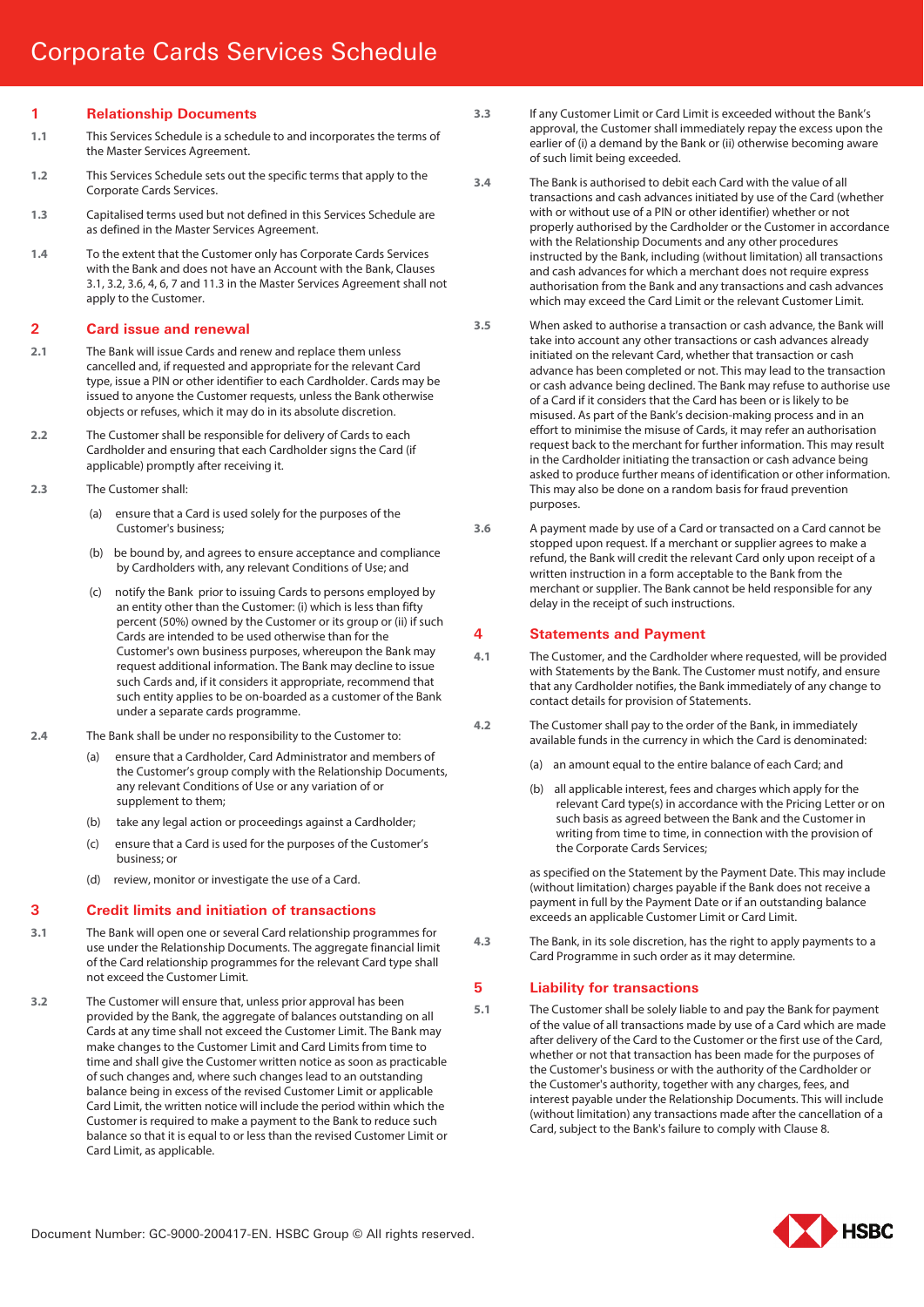# Corporate Cards Services Schedule continued

- **5.2** Notwithstanding Clause 5.1 and subject to Clause 5.3, the Customer shall have no liability for any transactions not authorised by the Customer or a Cardholder using a Card after it has been reported to the Bank (in accordance with any Conditions of Use) that the Card has been lost or stolen or that the Card details may be known by a third party or that unauthorised or fraudulent use is suspected. The amount of any such transactions that may have been debited in these circumstances will be provisionally credited to the relevant Card, including (without limitation) any related interest or charges. The Bank shall have no further liability to the Customer whatsoever. The Bank may require written notification that an item on the Customer's Statement is not a recognised transaction on the Card before the Bank can process any refund to which the Customer may be entitled.
- **5.3** Upon a report being made under Clause 5.2, the Bank will follow its usual procedures to cancel or block use of the Card, but if any Loss, theft, fraudulent or unauthorised use of a Card or the disclosure of the Card details is attributable to the fraud or negligence of a Cardholder or of the Customer (or of any agent, representative, employee or officer (collectively, "**Representative**") of a Cardholder or the Customer from time to time), the Customer shall remain liable for any transactions made by use of the Card. For the purpose of this clause, "negligence" shall include (without limitation) any relevant failure by the Cardholder or the Customer (or by any Representative from time to time) to observe any Conditions of Use.
- **5.4** In no event shall a Cardholder be liable to the Bank for Card transactions, and any credit extended hereunder is extended solely to the Customer.
- **5.5** The Customer must continue to pay the Bank any money outstanding under the Relationship Documents without any deduction, set-off or withholding and the Customer shall remain liable to make payments required under the Relationship Documents even if the Customer is in dispute with or has a claim against a merchant or supplier over a transaction or a cash advance made under the Relationship Documents.
- **5.6** The Bank shall have no liability if any merchant, supplier, cash machine, terminal, bank or approved travel management company (if applicable) refuses to or cannot accept a Card transaction for any reason or for the way in which such refusal is communicated.

# **6 Corporate Cards Portal**

- **6.1** By accessing the Corporate Cards Portal the Customer agrees on its own behalf and on behalf of each of the Card Administrator(s) and Cardholders to be bound by all the terms and conditions contained in such portal.
- **6.2** The Customer acknowledges and agrees that:
	- the Card Administrator and Cardholder will be able to access and use any other services via the Corporate Cards Portal in relation to Corporate Cards Services;
	- (b) the Customer shall be bound by all actions of the Card Administrator and Cardholder taken in respect of the Corporate Cards Services and ratifies and confirms hereby (and, at any time upon the Bank's request, shall ratify and confirm) all actions of the Card Administrator and Cardholder taken on its behalf;
	- whenever the Customer instructs the Bank to provide the Card Administrator and Cardholder with access to its Corporate Cards Services via the Corporate Cards Portal, the Customer must notify the Card Administrator and Cardholder of such instruction details and, the Bank is under no obligation to inform the Card Administrator or Cardholder of the instruction and the relevant Corporate Cards Services details; and
	- (d) whenever the Card Administrator instructs the Bank to add or amend the Corporate Cards Services via the Corporate Cards Portal, the Bank is under no obligation to notify the Customer.
- **6.3** The Customer hereby provides the following consents:
	- the Bank is permitted to disclose any Customer Information relating to the Customer's Corporate Cards Services to the Card Administrator and to provide to the Card Administrator any Communication regarding the Corporate Cards Services, which will take effect as if provided directly to the Customer; and
	- the Bank is permitted to disclose the Customer Information including information relating to its Corporate Cards Services to any third party nominated by the Customer. The Bank is entitled to continue to share information with such third parties until the Customer or the Card Administrator submits instructions to terminate such arrangement. The Bank shall not be responsible for the selection of such third parties nor shall it be liable for any losses suffered as a result of such arrangement.
- **6.4** The Customer hereby indemnifies the Bank against any loss, damages, liability, costs, claims, demands and expenses incurred by the Bank of any kind when acting in accordance with instructions from the Card Administrator in relation to the Customer's Corporate Cards Services.
- 6.5 The Customer confirms that the appointment of the Card Administrator and all of the above consents in this Clause 6 shall remain in full force and effect until the Bank has received written notice of revocation of such appointment from the Customer in form and substance acceptable to the Bank and the Bank has had a reasonable opportunity to act on it.

# **7 Termination**

Clauses 5 and 8 shall survive termination of all or any part of the Relationship Documents.

# **8 Cancellation and surrender of Cards**

- **8.1** Cards remain the Bank's property and it may suspend or cancel a Card at any time. The Bank will use reasonable endeavors to notify the Customer prior to such suspension or cancellation but in any event shall inform the Customer of such suspension or cancellation as soon as practicable.
- **8.2** The Bank will cancel a Card once it has had a reasonable opportunity to act upon receipt of a request to cancel from the Customer or the Card Administrator. The Customer shall notify the Bank immediately (or use the Corporate Cards Portal to cancel a Card immediately) if a Cardholder is no longer authorised to use a Card.
- **8.3** Upon a request by the Customer to cancel a Card or on notice that the Bank has cancelled a Card or on termination of the Relationship Documents in accordance with their terms, the Customer shall return to the Bank the relevant Card or Cards, cut in half vertically, or destroy such Cards and give written confirmation to the Bank that this has occurred.
- **8.4** In cancelling a Card, the Bank will follow its usual procedures to block use of the Card (whether or not returned to the Bank), but if transactions or cash advances are made by use of a Card or its details after cancellation, the Relationship Documents shall continue to apply in relation to that Card and transactions and cash advances made under it until the receipt by the Bank of all sums outstanding in respect of the Card.

# **9 Governing law**

The Customer agrees that the Corporate Cards Services shall be deemed to be provided in the jurisdiction where the Bank is located, irrespective of the Customer's location or where a Cardholder uses a Card (if such location or use is in a different jurisdiction).

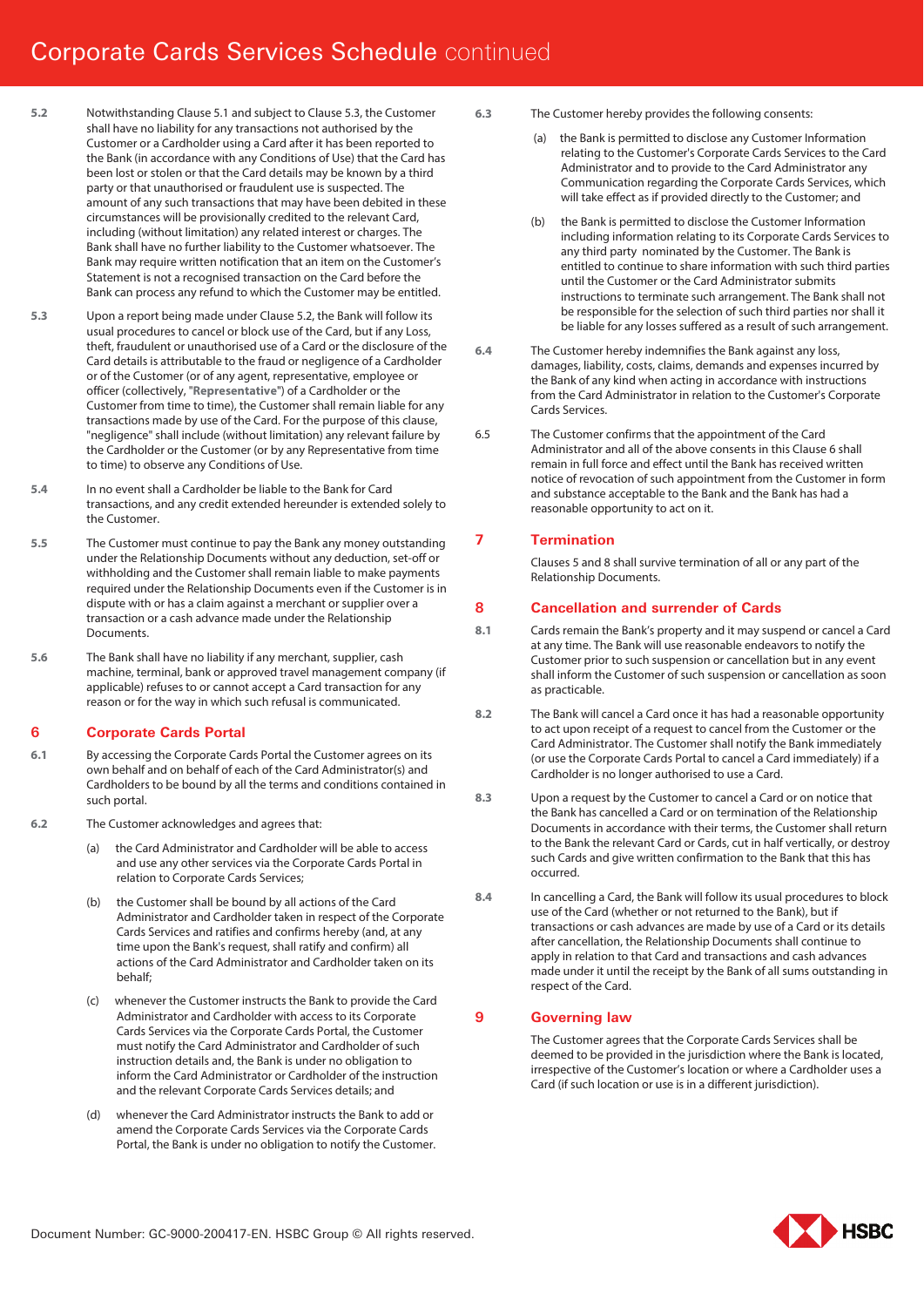# **10 Definitions**

- **Card** means any card issued by the Bank in physical or electronic form.
- **Card Administrator** means any administrator notified by the Customer to the Bank under the Relationship Documents, or by an existing administrator notified to the Bank in accordance with the Relationship Documents via the Corporate Cards Portal, in respect of the Corporate Cards Services.
- **Card Limit** means a credit limit applicable to a Card as initially determined by the Customer or as notified by the Bank to the Customer in writing from time to time.
- **Cardholder** means any person to whom the Bank has agreed to issue a Card under the Relationship Documents or via the Corporate Cards Portal following receipt from the Customer of a duly completed cardholder application or nomination form in a format specified by the Bank.
- **Conditions of Use** means any terms or conditions issued by the Bank from time to time for a relevant Card type, to be provided by the Customer to each Cardholder to whom a Card of that type has been issued.
- **Corporate Cards Portal** means the electronic communication channels made available to the Customer by the Bank for management of the Corporate Cards Services including but not limited to issuance and management of virtual cards under the Corporate Cards Services.
- **Corporate Cards Services** means the corporate cards services supplied to the Customer in accordance with this Services Schedule.
- **Customer Limit** means the maximum allowable outstanding balance on all Cards of a certain type, as notified by the Bank to the Customer in writing from time to time.
- **Master Services Agreement** means the master services agreement that forms part of the Relationship Documents contained in the Customer Pack referred to in the Relationship Acceptance Form or the Service Amendment Form (as applicable) issued together with this Services Schedule.
- **Payment Date** means the date specified in the Statement which payment of the balance is to be received by the Bank.
- **PIN** means personal identification number.
- **Pricing Letter** means any guide or facts statement related to fees, charges, interest, pricing and/or pricing related matters that the Bank agrees with the Customer from time to time.
- **Statement** means the periodic statement issued by the Bank which sets out details of the Card balance and any interest, fees and charges.

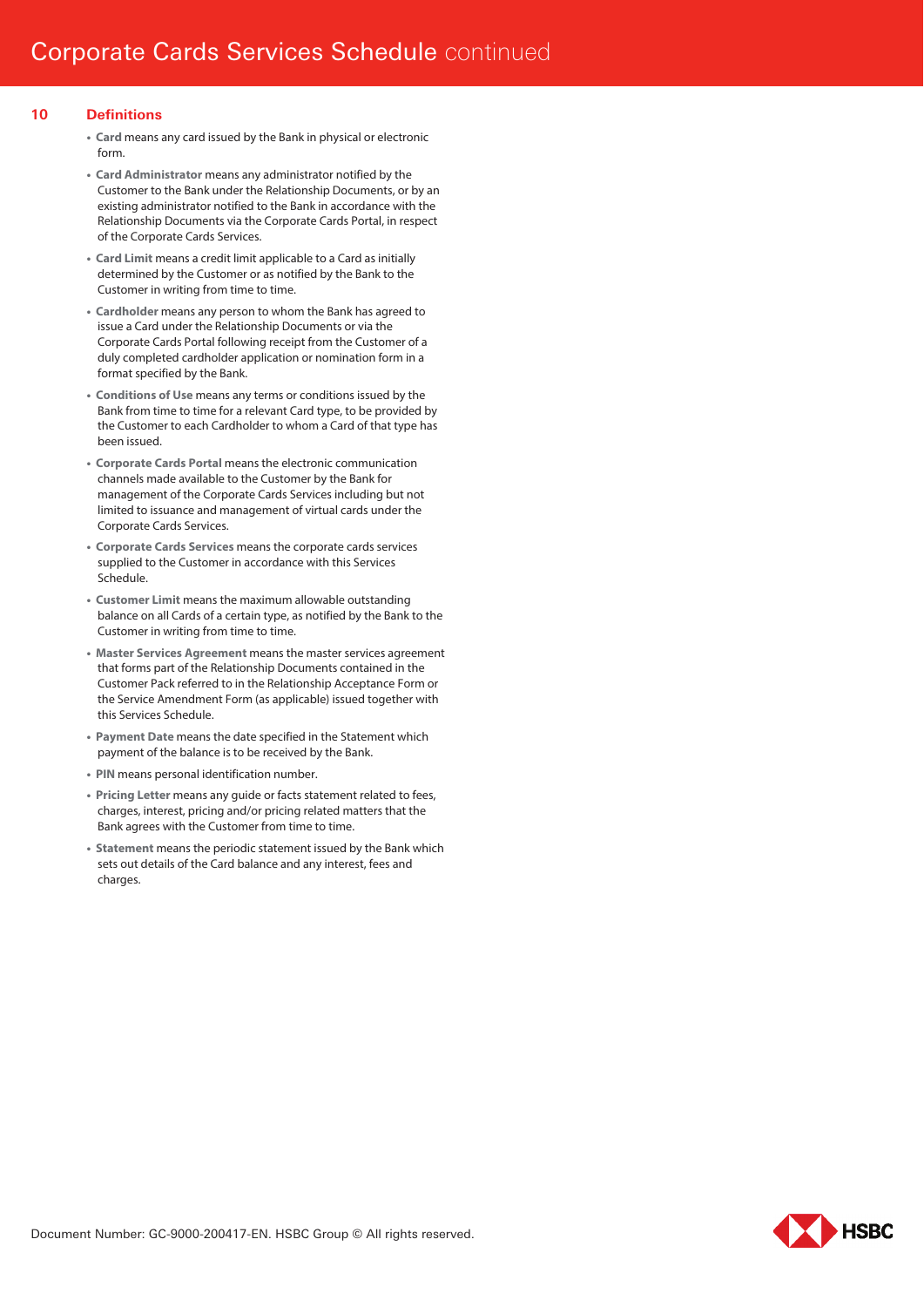# **US Country Conditions**

The following terms and conditions ("**US Country Conditions**") amend and supplement the Master Services Agreement (**"MSA"**) and form part of the Relationship Documents, which will apply to the provision of Services by the Bank to the Customer in the US only.

To the extent that the Customer only has Corporate Cards Services with the Bank and does not have an Account with the Bank, only the following clauses of these US Country Conditions will apply: Clauses 2.2, 2.3, 2.4 and 2.5; Clause 3; Clause 4; Clause 5; Clause 6; Clause 7; and all Clauses in the Corporate Card Services section of these US Country Conditions.

# **1 Account Provisions**

# **1.1 Funds Transfers (Including ACH and RTP Payments)**

The Customer may send and/or receive funds via Automated Clearing House ("**ACH**"), the RTP® system or wire (each, a "**Funds Transfer**") using eligible Accounts with the Bank. Funds Transfers (sometimes also referred to as "**Payment Orders**" or "**Instructions**") may be transmitted electronically via SWIFT® ("**SWIFT**"), HSBCnet, HSBC Connect, Clearing House Interbank Payments System, CHIPS®, Fedwire®, or another medium deemed acceptable by the Bank and the Customer. The Customer represents, warrants and covenants that each Payment Order it submits to the Bank and/or any Services it uses are and will be used solely for business or commercial purposes and not for any personal, consumer, family or household purposes.

The Bank must receive an Instruction by the cut-off time, where applicable, on any day except Saturday, Sunday or a US federal holiday (a "**Business Day**") for action on the date of receipt, unless a future value date is stated in the Instruction. The maximum future value date is thirty (30) Business Days from the date of receipt of an Instruction by the Bank. Instructions received for value on a non-Business Day will be processed on the next available Business Day. The Bank has not accepted an Instruction until the Bank executes it.

# **1.2 Security Procedures**

The Security Procedures described in Clause 3 of the MSA are deemed to include the following Level One and Level Two procedures in the US, and the Bank requires a separate authorization and indemnity from eligible customers who seek to set up alternative (contingency) means for submitting manually initiated Instructions to the Bank outside of these procedures. For purposes of clarity, the Security Procedures are not used to detect an error in the electronic transmission or the content of a Payment Order. The Customer acknowledges and agrees that the Security Procedures are commercially reasonable and adequate for the Customer's purpose. The Customer and the Bank agree that the Security Procedures are considered "**Confidential Information**" under the Confidentiality and Regulatory Annex to the MSA**.**

- (i) Level One
- (a) E-Channels (HSBCnet and HSBC Connect)

HSBCnet and HSBC Connect are HSBC's secured delivery channels, also referred to as E-Channels. HSBCnet and HSBC Connect's encryption systems encipher information transmitted from the Customer's computer to the Bank. In general, the Security Procedures include access controls, such as an identification code and a confidential password that allows the Customer to access the Funds Transfers system, and also include encryption of a Payment Order during the process of transmission to the Bank (these procedures are more specifically described in the HSBCnet and HSBC Connect informational guides that are available from the Bank).

RTP and CHIPS are registered trademarks or service marks of The Clearing House Payments Company L.L.C

NACHA is a registered trademark of the National Automated Clearing House Association Fedwire is a registered trademark or service mark of the Federal Reserve Banks SWIFT is a trademark of S.W.LET. SCRL

# (b) Authenticated SWIFT messages

The Security Procedures for authenticating Instructions sent through SWIFT are explained in the SWIFT Handbook as well as in guidelines established for Relationship Management Application ("**RMA**") and issued by SWIFT.

(ii) Level Two – Call Back Procedures

Level Two Call Back Procedures may be agreed between an eligible Customer and the Bank, subject to a separate authorization and indemnification agreement (as the same may be modified from time to time by the Bank, an "**Indemnity Agreement**") and must involve the use of a call-back procedure by the Bank and/or the use of an identification code by the Customer (or its authorized users). If the Bank agrees to accept a Payment Order by means other than through HSBCnet, HSBC Connect, or SWIFT, and the Customer communicates a Payment Order to the Bank in writing including via an emailed PDF or telephone facsimile, the Customer has rejected Level One Security Procedures and has chosen Level Two Security Procedures generally described herein, and as specified in the Indemnity Agreement. Call-back Security Procedures may be used for the purpose of verifying that a Payment Order or other Instruction amending or cancelling a Payment Order was authorized and issued by the Customer. An amendment or cancellation Instruction must be transmitted to the Bank using the same or higher level of Security Procedure as used by the Customer for the original Payment Order.

# **1.3 Routing of a Payment Order**

In requesting a Payment Order, the Customer is responsible for providing full routing instructions. If the Customer fails to provide such information, the Customer agrees that the Bank may choose an intermediary bank and/or Funds Transfer system through which to route the Payment Order. If any of the Customer's Payment Orders designates an intermediary bank and/or Funds Transfer system, the Customer agrees that, where appropriate, the Bank may select a different intermediary bank and/or Funds Transfer system. The Customer acknowledges that the Bank is not acting as the Customer's agent in routing Payment Orders.

With respect to Payment Orders involving transfers between accounts denominated in different currencies, the Bank may route such payments through an intermediary bank (which may be a member of the Group). The intermediary bank may (but is not obligated to) convert the payment from the currency of the Customer's Account to the currency of the account of the beneficiary. If such conversion is made, it will be at a rate (chosen by the intermediary) which will be the prevailing market rate plus a margin.

**1.4 Notice of Receipt of ACH Payments, RTP and Wire Payments** 

> The Bank will not be obligated to notify the Customer each time the Customer is the recipient or beneficiary of an ACH, RTP or wire payment. The posting of payments to the Account will be reflected in the Customer's HSBCnet or other online Account and the periodic statements the Bank provides to the Customer.

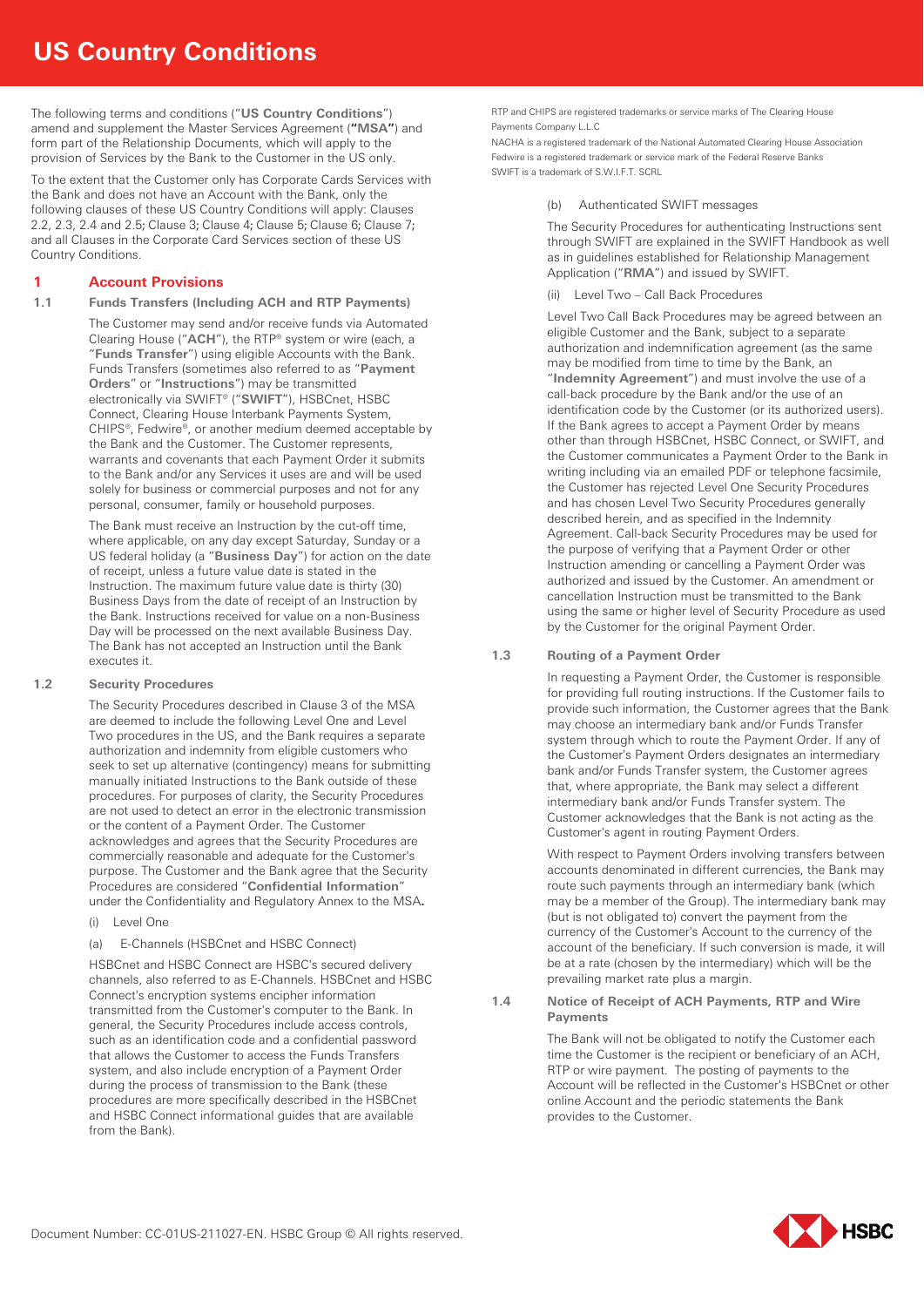## **1.5 Daily Settlement Limits**

In the event that the Bank implements its resolution plan or other potential resolution scenario, the Bank could face significant liquidity pressures. Under such conditions, the Bank may discontinue or limit intraday credit, which helps facilitate payment and settlement activity, or the Bank may require prefunding of certain payment transactions. It is important for the Customer to consider the potential impact of such a resolution scenario, including the need to: (i) maintain sufficient funds with the Bank to prefund the Customer's payment and settlement activity; and/ or (ii) establish relationships with alternative payment or settlement providers, as applicable, that may continue to extend intraday credit and process payment transactions without a pre-funding requirement.

# **2 Law and Jurisdiction**

- **2.1** The Relationship Documents and all non-contractual obligations arising out of or in connection therewith and all Services will be governed by and construed in accordance with the New York State Law, including Articles 3, 4, and 4A of the NY Uniform Commercial Code, clearing house rules, including National Automated Clearing House Association ("**NACHA"**®) rules and Electronic Payments Network Operating Rules, rules governing the RTP System, as defined below (the "**RTP Operating Rules**") and general commercial banking practices, as applicable to the Services (each an "**Applicable Rule**" and collectively, the "**Applicable Rules**"). The Applicable Rules are incorporated herein by reference and made a part hereof. The Relationship Documents are further subject to all applicable US Federal laws and regulations.
- **2.2** If the Relationship Documents conflict at any time with any applicable Law, the Relationship Documents will be considered changed to the extent necessary to comply. In providing Accounts and/or Services under the Relationship Documents, the Bank operates solely in a non-fiduciary and non-advisory capacity.
- **2.3** The Customer's compliance with Law and Applicable Rules is the Customer's responsibility. The Bank may conclusively presume that the Customer's statements and actions are in conformity with Law and Applicable Rules without further inquiry, including, specifically, any program administered by the US Department of the Treasury's Office of Foreign Assets Control and the Financial Crimes Enforcement Network.
- **2.4** The Customer agrees to bring any claims or legal action relating to the Services in writing within one (1) year of the date the problem occurred, unless the Relationship Documents, Applicable Rules or Law require earlier action by the Customer. If the problem involves a series of events, the Customer agrees that the date the first event occurred will be the date by which the period to make any claim or bring any legal action begins to run.
- **2.5** The Customer agrees in the event of any claim arising from or relating to the Services, to cooperate and assist the Bank and any law enforcement authorities in connection with any investigation and prosecution of any suspected wrongdoer. The Customer understands and agrees that failure to cooperate may result in the Bank, in its sole discretion, dishonoring any claim the Customer has made.
- **2.6** The parties agree to waive any right they may have to a (i) class action; or (ii) jury trial in any action for claims that may arise from or relate to the Services.

# **3 Force Majeure**

Clause 11.5 of the MSA is supplemented with the following: "For the avoidance of doubt, if the Customer fails to comply with the Relationship Documents due to a Force Majeure Event, the Bank will not be liable for any Loss arising from such failure."

# **4 Assignment**

Clause 13.3 (b) of the MSA is deleted and replaced with the following: "to the Bank's successor following a merger, consolidation or disposal of any portion(s) of all or substantially all of the Bank's shares, capital, assets, division (s), branch(es), or the line of business to which the Relationship Documents relate."

# **5 Fees**

All Terms and Charges Disclosures and similar fee schedules (collectively, "**Terms and Charges**") applicable to the Services are incorporated into these US Country Conditions. In the event of any conflict between the Terms and Charges and any other provisions of the US Country Conditions, the Terms and Charges will control. Fees for Corporate Card Services are contained in the HSBC US Corporate Card Pricing Letter.

# **6 Email Authorization**

The Customer authorizes the Bank to accept instructions and documents via a secured email system or other electronic platform acceptable to the Bank to open, manage and close accounts on behalf of the Customer and to add, modify and terminate any services relating to such accounts. By submitting a request to the Bank via secured email or other electronic platform acceptable to the Bank, the Customer agrees that the Bank may treat any scanned documentation or instruction sent to the Bank via secured email or other electronic platform as if it were an original document signed by the Customer. The Customer represents and warrants that such documentation has been duly authorized by the Customer and shall be enforceable against the Customer. The Customer agrees to promptly provide the Bank with any additional documentation reasonably requested by the Bank, including originals of the scanned documents sent via secured email or other electronic platform. The Customer acknowledges that for certain documents an original may be required by the Bank.

In providing instructions and scanned documentation to the Bank hereunder, the Customer acknowledges the risk of sending such instructions and documentation via email and other electronic platforms and agrees to take appropriate measures, including any reasonable security measures advised by the Bank, to increase security, which may include safeguarding passwords, logging out of sessions, locking computer screens, using email encryption and not sending sensitive information from a public computer.

# **7 General**

Nothing in the Relationship Documents is intended to cause the Bank to have any liability or responsibility for its affiliates in violation of Federal Reserve Board Regulation W.

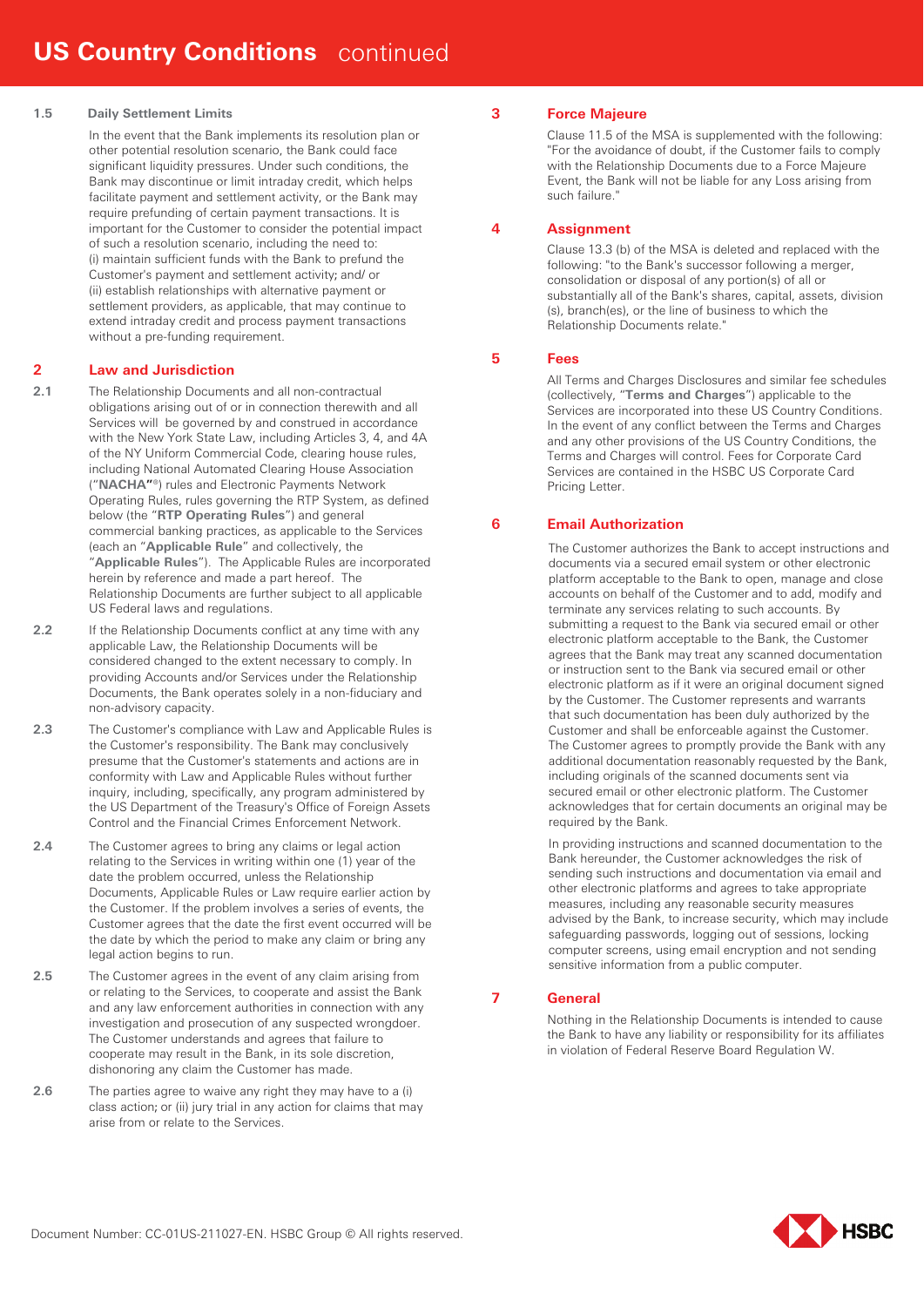**The Customer may have access to the following Services as part of the Customer's Account, in which case the following terms and conditions will apply:**

# **8 RTP Payments**

# **8.1 General Description of Service**

The following additional terms apply to any RTP Payments the Bank sends from, or receives for credit to, an Account through the RTP System. The RTP System may be used only for Payments eligible under the RTP Operating Rules. At any time, the Bank may suspend or terminate the Customer's ability to send or receive RTP Payments as a Service in accordance with the Relationship Documents. The terms of this Clause 8 do not apply to customers that are financial institutions, other than domestic depository institutions, to which only the terms relating to the receipt of RTP Payments apply. The terms "**Sender**," "**Receiver**," "**Sending Participant**" (the sending financial institution), and "**Receiving Participant**" (the receiving financial institution), "**Person**," "**RTP System**," "**Payment**," "**RTP Payment**," "**Payment Instruction**," "**Request for Payment**" and "**Request for Return of Funds**" are used in this Clause 8 as defined in the RTP Operating Rules.

## **8.2 Disputes between Customer and Sender**

Any dispute between the Customer and a Sender must be resolved directly between such parties. The Bank has no responsibility for, and will not be liable to the Customer in connection with, any such dispute.

## **8.3 Receiving RTP Payments**

RTP Payments are final and irrevocable and cannot be reversed by the Sender. However, a Sender may make a Request for Return of Funds sent through the RTP System.

## **8.4 Rejecting RTP Payments**

The Customer may request upon seven (7) calendar days' advance written notice to the Bank that all RTP Payments destined to an Account be automatically rejected and returned to the originator of such RTP Payments, and the Bank will use reasonable efforts to promptly act upon such instructions. The Bank will have no liability for not effecting such a request within the seven (7) calendar-day notice period. If the Customer wishes to return a Payment received through the RTP System, the Customer should contact the Bank.

# **8.5 Sending RTP Payments**

By submitting a Payment Instruction through the Bank's RTP Service, the Customer represents and warrants that such Payment Instruction complies with all Bank terms and conditions, that the Customer irrevocably and unconditionally authorizes the Bank to deduct the Payment Amount from the Customer's Account, and that the Bank may deduct this amount immediately upon receipt of the Customer's Payment Instruction.

The Customer may not send an RTP Payment from the Account through the Bank's RTP Service that exceeds the RTP Network limit published by The Clearing House for a single transaction. The Bank may establish a lower transaction limit for the Customer and may block any attempted RTP Payment that exceeds the limit. The Bank may adjust the Customer's limit at any time in its sole discretion and will notify the Customer in the event of any adjustments to the limits.

By submitting a Payment Instruction through the Bank's RTP Service, the Customer irrevocably and unconditionally

authorizes the Bank to initiate an RTP Payment relying on the Receiver's routing transit and account number (or if the RTP network and Bank system allow, an alias) the Customer provides.

# **8.6 Requests for Return of RTP Payments**

The RTP System allows a Sender to submit a Request for Return of Funds, but the Receiver is not obligated to comply. Where the Customer is the Sender submitting a Request for Return of Funds, the Bank cannot guarantee that the funds will be returned in whole or in part and will have no obligation to make any effort to recover such funds beyond the transmission of the Request for Return of Funds. A Sender may also request that the Customer returns funds the Customer received through the RTP System. If the Bank receives such a Request for Return of Funds, the Bank will attempt to contact the Customer, but will have no liability for failing to do so.

# **8.7 Requests for Payment**

If enabled, the Customer may use the Bank's RTP Service to submit a Request for Payment, which will be considered a Payment Order in all respects under the terms of the Relationship Documents. The Customer acknowledges and agrees that the Bank does not guarantee that the Sender will send a payment in response to, or otherwise accept, the Customer's Request for Payment.

# **9 Bill Payment Service**

# **9.1 General Description of Service**

The Bill Payment Service provides the Customer with the ability to pay bills and to make payments to a business or other payee located in the US only. Under this Service, bill payments are sent by the Bank (or its agents) to payees by a check drawn off the Customer's selected Account. Such Account will be debited only when such check has been presented to and paid by the Bank.

# **9.2 Prerequisites**

The Bill Payment Service requires all bill payments to be made from the Customer's demand deposit Account with the Bank. The Bill Payment Service may only be accessed via the Bank's on-line banking service, HSBCnet.

# **9.3 Customer Obligations**

The Customer agrees not to use the Bill Payment Service to make any tax payment, any court ordered or directed payment, or any payment to a payee that has a mailing address outside the US. The Customer agrees that if such impermissible bill payments are attempted, the Bank and/or its agents will not be responsible therefor.

# **9.4 Processing Schedule**

The Customer will provide to the Bank data, including the names, addresses, phone numbers and account information (or other information advised from time to time) of those payees to whom the Customer wishes to make a payment ("**Bill Payment Instruction**"). Bill payments scheduled before the applicable cut-off time on a Business Day will be processed on that day. Bill payments scheduled after the applicable cut-off time on a Business Day will be processed on the next Business Day.

The Customer will select a bill payment process date which is at least five (5) Business Days before the actual due date of the payment. The Customer agrees that the Bank is not responsible for any Bill Payment Instruction that is received or posted by the payee after the grace period, which could result in a late charge or penalty assessed to the Customer

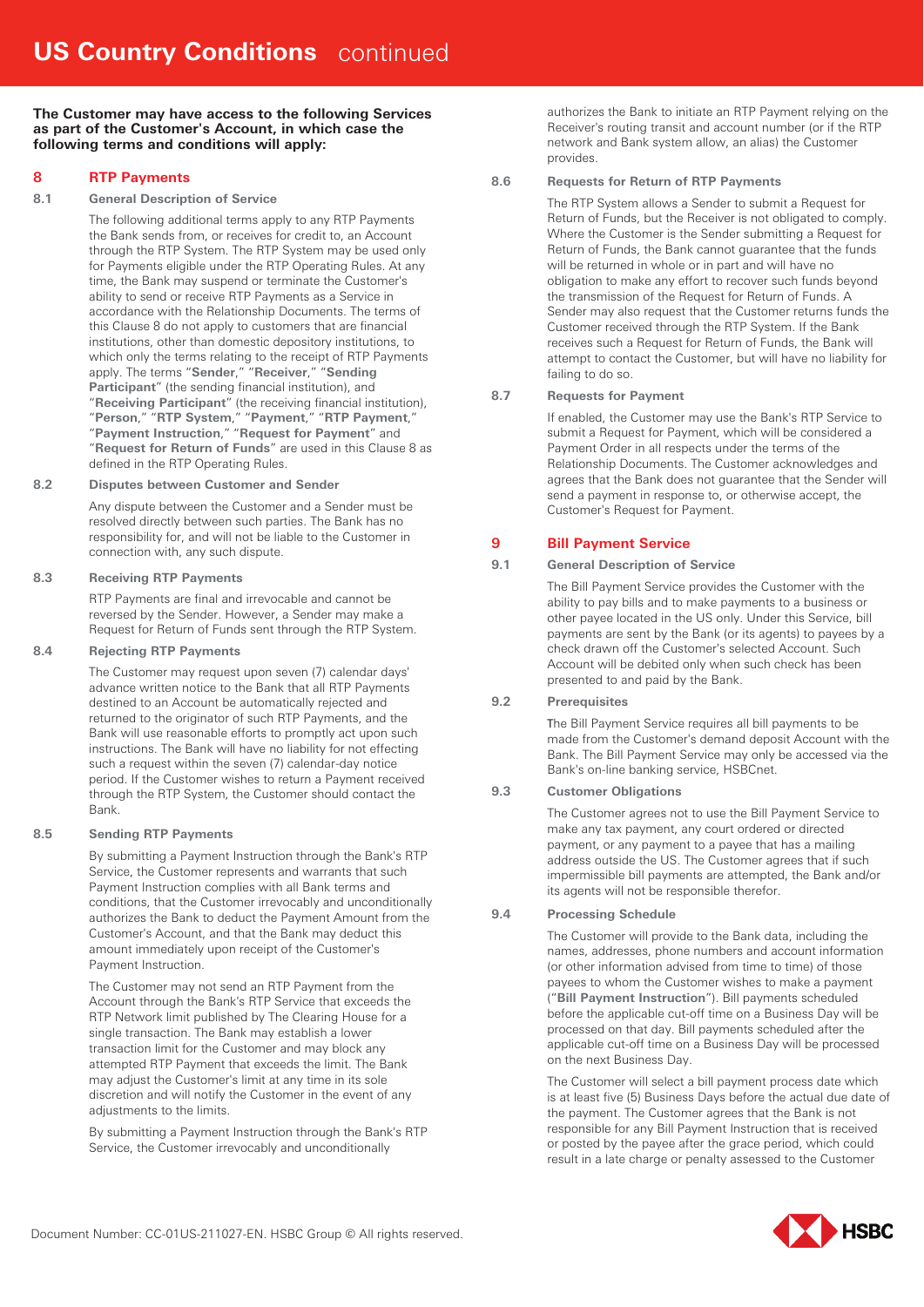by the payee. In such event, the Customer agrees that it will have the sole risk of incurring, and the sole responsibility for paying, any and all such charges or penalties. If a Bill Payment Instruction cannot be processed according to the Customer's instructions, the Customer will receive a notification from the Bank via HSBCnet.

## **9.5 Recurring Bill Payments**

The Customer may use the Bill Payment Service to authorize automatic recurring payments of recurring bills. These payments must be for the same amount each month and they will be paid on the same calendar day of each month or on the next Business Day if the regular payment day falls on a non-Business Day.

# **9.6 Cancelling a Bill Payment**

If the bill payment is a recurring payment set up via the Bill Payment Service, then the Customer can cancel that bill payment through HSBCnet as long as the request is received before the bill payment process date of the next recurring bill payment.

Once a recurring bill payment is cancelled, all future bill payments to that payee will also be cancelled and the Customer must reschedule future bill payments to that payee.

# **10 Incoming Bill Payment Service**

## **10.1 General Description of Service**

The Incoming Bill Payment Service allows the Customer to receive USD payments, credits or debits (for the purposes of this Clause 10, "**Payments**") via bill payment services used by the bill collection agents of the Customer or the Customer's customers (each, an "**Agent**" and collectively, "**Agents**"), who transmit Payments to the Bank through the MasterCard RPPS® network.

## **10.2 Payment Reporting**

The Bank will provide Payments data to the Customer or the Customer's designated representative within one (1) Business Day after receipt by the Bank of such Payment from the Customer or an Agent.

# **10.3 Payment Funding**

Incoming Payments will be credited by the Bank to the Customer's designated Account and available for use as early as 9 a.m. Eastern Time on the first (1st) Business Day following the date of transmission and no later than the second (2nd) Business Day following such date. The Customer is responsible for same-day funding adjustments and debits to the Account.

## **10.4 Customer Responsibility for Posting Payments**

The Customer will use its best efforts to post Payments to its Account on the same Business Day the Bank provides the Payment data to the Customer, and in no event later than one (1) Business Day after such date. No late fee will be assessed to the Customer's Account for any Payments received within the grace period but not posted on the Business Day received from the Bank.

#### **10.5 Rejected Payments; Correcting Account Information**

The Customer agrees that no Payments may be rejected by the Customer unless the Account data for such Payments is incorrect, incomplete, or the Customer Account is blocked or closed, and in such circumstances, the Customer will notify the MasterCard RPPS® Payment Center before any such Payment may be rejected. The Customer agrees to give to the Bank its mathematical algorithms and account edits, if

any, for validating Account numbers. The Bank agrees that it will apply to the Payment data, any such algorithm given to the Bank by the Customer or an Agent, to validate such Account numbers.

# **11 Mobile Remote Deposit Capture Service**

# **11.1 General Description of Service**

The Mobile Remote Deposit Capture ("**mRDC**") Service enables the Customer to deposit into one (1) or more Bankdesignated and approved Accounts (each, an "**mRDC Account**" and each such deposit, an "**mRDC Deposit**") money orders payable to the Customer in USD and checks payable to the Customer that are drawn on banks located in the US and denominated in USD (each an "**mRDC Check**") using the HSBCnet Mobile App ("**Mobile App**") with a compatible mobile device (a "**Mobile Device**"). An mRDC Check is considered an "**Instruction**" under the Relationship **Documents** 

# **11.2 Representations, Warranties and Covenants**

The Customer represents, warrants, covenants and agrees in favor of the Bank as follows:

- Each mRDC Check deposited pursuant to this Service is denominated in USD and is an original, not an image replacement document or substitute check, as applicable, and is drawn on a bank located in the US.
- (ii) The Customer has the right to exclusive possession, actually possesses, and has the right to receive full payment on, each original check at the time of the mRDC Deposit.
- (iii) No mRDC Check is subject to any claims and the Customer will not subsequently relinquish possession of or control over, or otherwise treat, any original check, in a manner that (a) is inconsistent with its exclusive right of possession thereto; or (b) allows for any original check to be transferred, collected and/or paid or entered into any bank collection channels outside of this Service.
- (iv) The Customer has properly reviewed each mRDC Check and it accurately and legibly represents all printed, manuscript and other information on the front and the back of the related original check, and the image of the mRDC Check is clearly visible and legible.
- (v) Unless an mRDC Check is rejected as ineligible for this Service, the Customer will not present or deposit the check again.
- (vi) The Customer will not use this Service to deposit, collect or obtain payment on any check other than an mRDC Check payable to the Customer: (a) as the original payee thereof; and (b) for a sale and/or service in the ordinary course of its business.
- (vii) The Customer will use this Service solely as contemplated hereby and will not alter or otherwise modify the mRDC Service.

## **11.3 Limitations**

The Bank may, in its sole discretion, establish limits on the Customer's use of this Service, including check amount, daily deposit amount, daily check volume and geographical location. It is the Customer's sole responsibility to stay within these limits. The Customer agrees that the Bank is not liable for any damages to the Customer or any third party resulting from any limitations with this Service.

**11.4 Acceptance of Receipt; Availability of mRDC Deposits** 

The Bank will promptly acknowledge to the Customer its receipt of an mRDC Deposit. Such acknowledgement will not

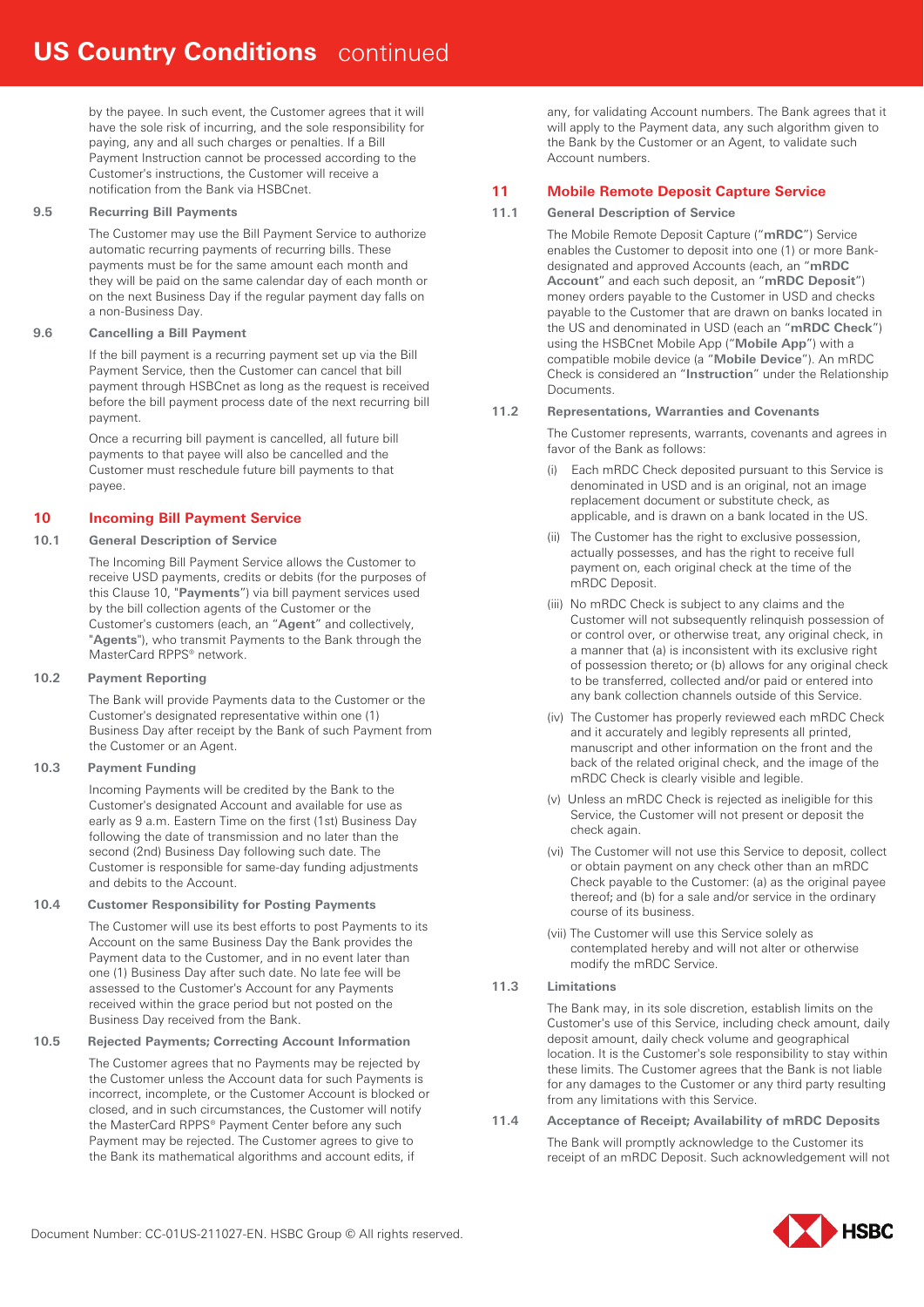be deemed a receipt for final value or credit to any mRDC Account, or other account of or benefit to the Customer, other than as expressly provided in the Relationship Documents. The Customer hereby agrees that such acknowledgement will grant and transfer to the Bank, all of the right, title and interest in the mRDC Checks contained in the accepted mRDC Deposit which the Bank would acquire in the related original checks if such original checks were presented for deposit directly at a Bank branch located in New York, New York. Such funds will be available in accordance with the funds availability schedule of the Bank (refer to the US Special Funds Availability Table for more information).

## **11.5 Verification and Discrepancies**

The Bank will notify the Customer of any failure, discrepancy or other problem, including as to the stated or actual amount, with respect to any mRDC Deposit (each a "**Discrepancy**" or a "**Discrepant Item**") within a reasonable period of time after the date that Bank discovers such Discrepancy. Each affected mRDC Check will thereafter be deemed rejected and ineligible for this Service, unless the Bank otherwise agrees in writing.

## **11.6 Availability of mRDC Deposits**

Upon acceptance of an mRDC Deposit (other than an mRDC Deposit subject to a Discrepancy), the Bank will credit to the ledger balance of the designated mRDC Account specified by the Customer in the transmission of such mRDC Deposit an amount equal to the total amount of such deposit, not later than the close of business on: (i) the Business Day such mRDC Deposit is accepted, if such mRDC Deposit is received at or prior to the applicable cut-off time on such Business Day, or (ii) the immediately following Business Day in all other cases.

Funds deposited may not be available for immediate withdrawal and will be available as if original checks were presented for deposit directly at a Bank branch in New York, New York and in accordance with the funds availability schedule of the Bank (refer to the US Special Funds Availability Table for more information).

# **11.7 Adjustments and Chargebacks**

An amount credited to any mRDC Account, though available for withdrawal or use by the Customer, will nonetheless be subject to adjustment and chargeback, as appropriate. The Bank will be entitled to charge back against the mRDC Account an amount equal to the amount of any mRDC Check credited to such mRDC Account, which is subsequently returned unpaid or is otherwise uncollected, regardless of the reason, plus associated third-party expenses and charges. In addition to the foregoing and notwithstanding any provision hereof, the Bank will be entitled to make adjustments to any mRDC Account for any clerical or other error in accordance with its usual and customary practices. Information regarding any such chargeback or adjustment to an mRDC Account will be available to the Customer via HSBCnet within two (2) Business Days thereof.

## **11.8 Retention, Safekeeping and Limitation on Use of Original Checks**

The Customer will retain original checks for sixty (60) days following the mRDC Deposit date and will not attempt to deposit, sell, license or endorse any check or any information therein to anyone else. Upon the Bank's request, the Customer will promptly deliver to the Bank any original checks which the Customer is at such time required to retain

or which the Customer then possesses or has in its control. If the Customer chooses not to follow the foregoing sixty (60) day retention requirement, the Customer will indemnify the Bank for any Losses resulting therefrom.

## **11.9 Intellectual Property**

"**mRDC IP**" means any and all intellectual property and proprietary rights relating to the mRDC Service, including trademarks, trade names, service marks, trade secrets, moral rights, registrations and applications, renewals, extensions, restorations and reinstatements of each of the foregoing and derivatives of each of the foregoing. The Customer acknowledges that as between the parties, the Bank will retain all pre-existing ownership and other rights in the mRDC IP. The Bank hereby grants to the Customer a limited, non-exclusive, non-transferable right to the mRDC IP solely to use the mRDC Service in accordance with the Relationship Documents and for no other purpose.

The Customer will not, and will not permit any other person to: (i) copy, modify, create derivative works, or transfer the mRDC IP (or any copy, adaptation, transcription, or merged portion thereof); (ii) reverse engineer, reverse-compile or reverse-assemble the mRDC IP or otherwise obtain the source code for the mRDC IP; (iii) knowingly develop any other products containing the concepts or ideas contained in any proprietary information that are not readily apparent from the authorized use of the mRDC IP; (iv) use the mRDC IP for payment processing on a time sharing, rental or service bureau basis; or (v) remove any patent, copyright, trademark or other intellectual property notice relating to any person, which may appear on any part of the mRDC IP, without prior written approval of the Bank.

The Customer will notify the Bank within a reasonable amount of time regarding any known unauthorized use or disclosure of the mRDC IP and/or any known problems or errors related thereto, reasonably cooperate with the Bank to meet any of its obligations to any licensors of the mRDC IP and comply with Law relating to the mRDC IP. The Customer acknowledges and agrees that nothing herein will, or will be construed to, grant the Customer any rights to the mRDC IP, whether registered or unregistered. The Customer will not, and will not cause, assist, or encourage any third party to: (i) do anything inconsistent with the Bank's or its licensor's ownership or other rights in and to the mRDC IP; (ii) challenge the Bank's or its licensor's ownership or right to license the mRDC IP; or (iii) knowingly harm or misuse the mRDC IP in any way.

Upon termination of the Service, the mRDC IP license will be deemed to be immediately and automatically revoked and the Customer will immediately discontinue use of all mRDC IP.

# **11.10 Bank Inspection Rights**

The Customer will grant the Bank reasonable access to the Customer's mRDC Service operations and records to review and inspect the Customer's use of, and procedures and records relating to, this Service. The Customer agrees that where applicable, the Bank may require the Customer to implement additional specific internal controls at the Customer's location.

## **11.11 Limitation of Liability**

In addition to any other rights under the Relationship Documents, the Bank is not liable for any direct or remote loss to the Customer due to the Customer's inability to use this Service for any reason, including: (i) a Mobile Device being located outside the authorized geographical area; (ii) a

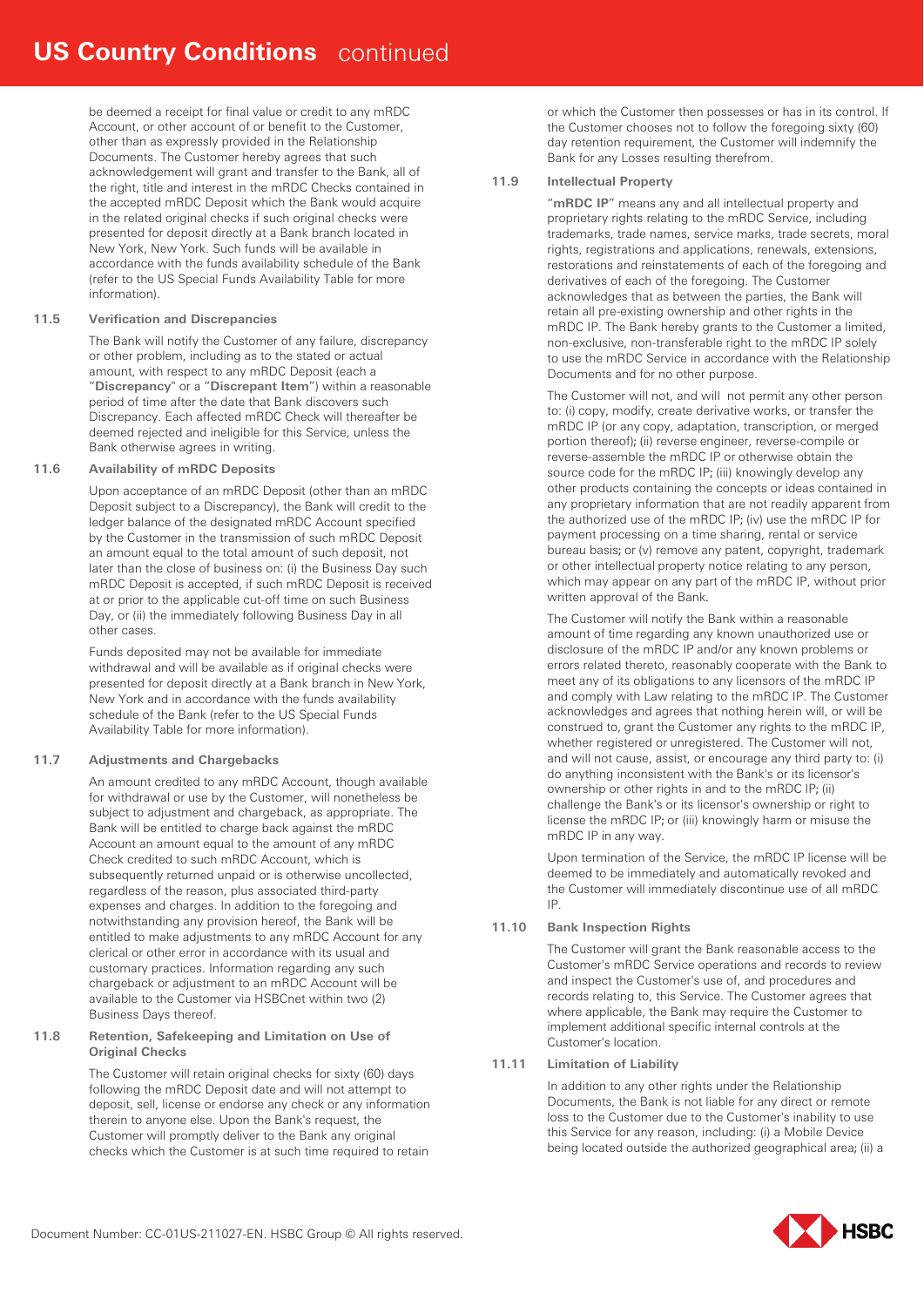user's failure to provide consent to allow its Mobile Device to be located; or (iii) failure of this Service to connect to a customer's Mobile Device for any other reason.

# **11.12 Equitable Remedies**

The Customer acknowledges and agrees that due to the nature of the Bank's and/or its licensors' ownership and other rights in, and to the mRDC IP, there may be no adequate remedy at Law for a breach by the Customer with respect to the mRDC IP, which may result in irreparable harm to Bank or its licensors, and therefore, upon any such breach or threat thereof, the Bank will be entitled to seek injunctive relief, as well as whatever remedies it may have at Law or in equity, without the requirement to post any bond or security.

# **11.13 Modification**

The Customer may add, delete or change an mRDC Account on at least ten (10) Business Days' prior written notice to the Bank, subject to acceptance by the Bank, and will provide any additional documentation, if requested by the Bank.

## **11.14 Term and Termination**

The Customer may terminate this Service for any reason upon thirty (30) days' prior written notice to the Bank. The Bank may terminate this Service at any time for any reason.

# **Corporate Card Country Conditions**

The following are specific terms which amend and/or supplement the Corporate Card Services Schedule in respect of the Services provided by the Bank to the Customer in the United States only ("**United States Corporate Card Country Conditions**").

# **1 General**

- **1.1** CHANGES TO CARDHOLDER STATUS. Promptly following any changes to Cardholder status, the Card Administrator(s) shall update the applicable Portal fields, or notify the Bank by email or telephone if the Portal is not available.
- **1.2** ENTIRE AGREEMENT. The Relationship Documents contain the entire understanding and agreements between the Customer and the Bank regarding the subject matter hereof. Neither the Customer nor the Bank shall be bound by or be liable for any alleged representation, promise, inducement, statement or intention not set forth herein.
- **1.3** APPLICABLE LAW. These US Country Conditions, the Relationship Documents and any other obligations arising thereunder shall be governed by and construed in accordance with the laws of the State of Virginia without regard to rules of conflicts of laws.
- **1.4** DAMAGES
	- (a) The Bank shall have no liability to the Customer or any other person for any consequential, compensatory, special or other damages, including without limitation damages for lost profits, or loss or damages from subsequent wrongful dishonor caused by any error, act, delay or omission by the Bank even if the Customer has been advised of the possibility of such damages; and
	- (b) In the event that the Bank takes legal action to enforce the Customer's obligations under the Relationship Documents, damages shall include reasonable attorneys' fees and court costs.

# **2 U.S. Card Program and Issuance**

- **2.1** All Statements, Cards (other than emergency replacement Cards) and correspondence relating to the Services will only be delivered to an address in the United States.
- **2.2** Other agreements and regulations in addition to the Corporate Card Services, the Cards, and the Accounts provided to the Customer are subject to:
	- (a) any applicable payment card network operating rules and regulations; and
	- (b) any applicable automated clearing-house operating rules, including the National Automated Clearing House Association Operating Rules and Guidelines.

# **2.3 Currency**

In relation to the Corporate Cards Services all dollar amounts refer to U.S. dollars. All payments under the Cards and Accounts are due and payable in U.S. dollars.

# **3 Credit Line Limits and Purchase Control Strategies**

- **3.1** The Bank shall establish the Customer Limit under the Corporate Card Services. Initially, the Customer shall advise the Bank in writing of the names, Card Limits, and Purchase Control Strategies (a restriction requested by the Customer regarding the merchant categories for which the Cards may be used) for the Customer's authorized Cardholders. The individual Card Limits and Purchase Control Strategies may be amended from time to time, by the Customer and/or the Customer's Card Administrator(s) for individual Cardholders via the Portal. In addition, the Bank has the right to monitor all Accounts, adjust Customer Limits and Card Limits and Purchase Control Strategies, in our sole and absolute discretion.
- **3.2** The Customer agrees that the Customer will not knowingly permit Cardholders to make a Purchase (a purchase of lease of goods or services from a merchant using a Card) or obtain a Loan (an advance of money from the Bank obtained by (i) using a Card to obtain such advance at a financial institution; (ii) using a Card to obtain cash at an automated teller machine; or (iii) any other available electronic or telephonic method) that would exceed the Card Limit or the Customer Limit. The Bank may, in its sole discretion, permit the aggregate indebtedness incurred to exceed the Customer Limit or any Card Limit. The Customer shall be liable to the Bank for any such amount.

# **4 Portals**

**4.1** Upon receipt of notice from the Customer, the Bank will remove any Card Administrator's access within two (2) business days. The Customer may appoint a new Card Administrator only as set forth in the Implementation Guide, which the Customer will receive prior to implementation of the Corporate Cards Services. The Bank reserves the right to revoke Portal access for the Customer or any user, at any time, with or without cause, and without notice.